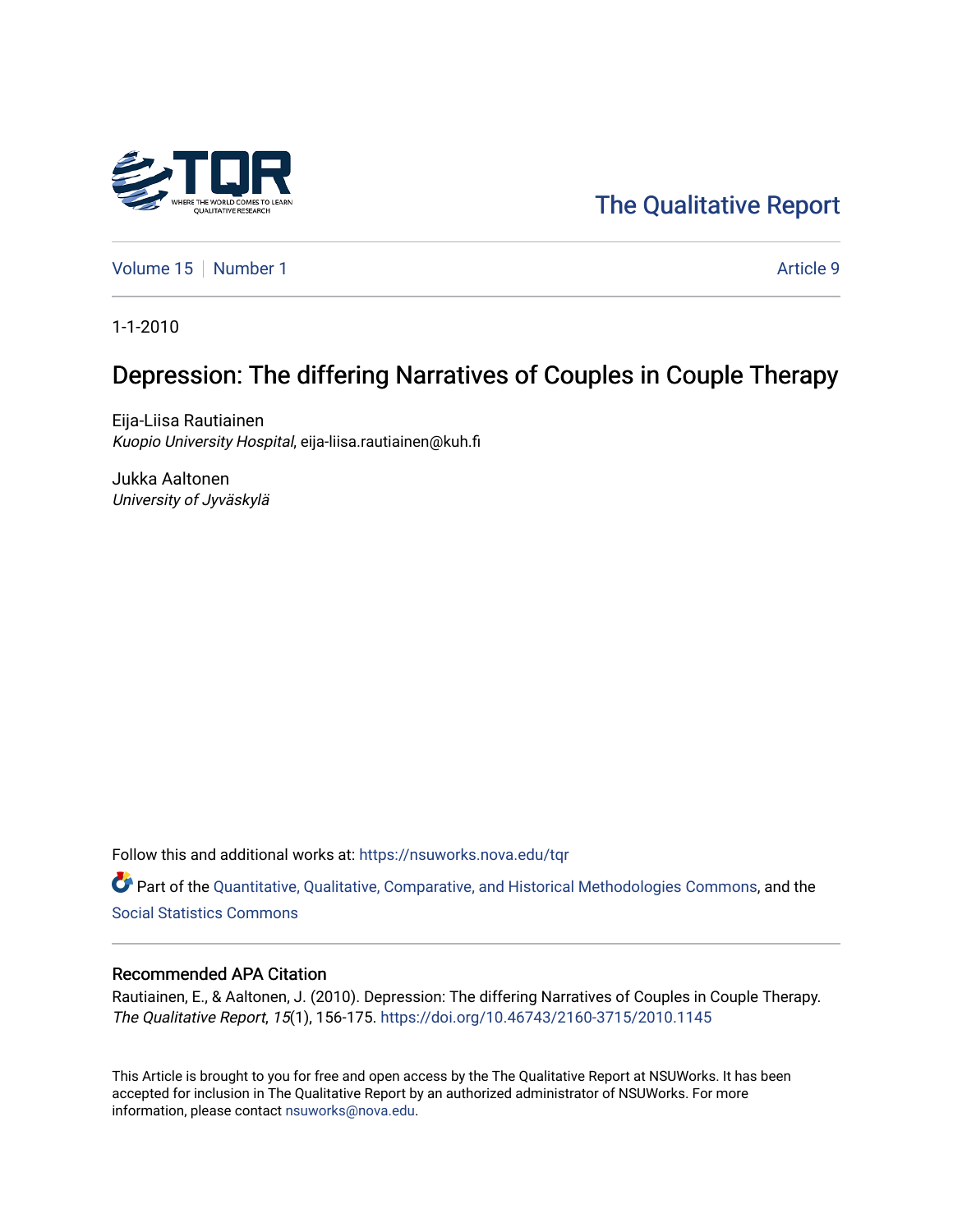

# Depression: The differing Narratives of Couples in Couple Therapy

# Abstract

How does the spouse of a person with depression take part in constructing narratives of depression in couple therapy? In this study we examined couples' ways of co-constructing narratives of depression in couple therapy. Three couple therapy processes were chosen for the study, one spouse in each couple having been referred to an outpatient clinic for treatment for his/her depression. Four sessions from each systemic couple therapy process (Jones & Asen, 2000) were analyzed using narrative analysis. According to our findings, couples co-constructed narratives of depression, each in their own way. It is crucial to focus not only on the patient's individual narrative of depression, but also on the depressed spouse's narrative as an interactive part of the non-depressed spouse's narrative, and a shared narrative created by the spouses about depression.

# Keywords

Couple Therapy, Depression, Shared Narratives, and Narrative Analysis

## Creative Commons License



This work is licensed under a [Creative Commons Attribution-Noncommercial-Share Alike 4.0 License](https://creativecommons.org/licenses/by-nc-sa/4.0/).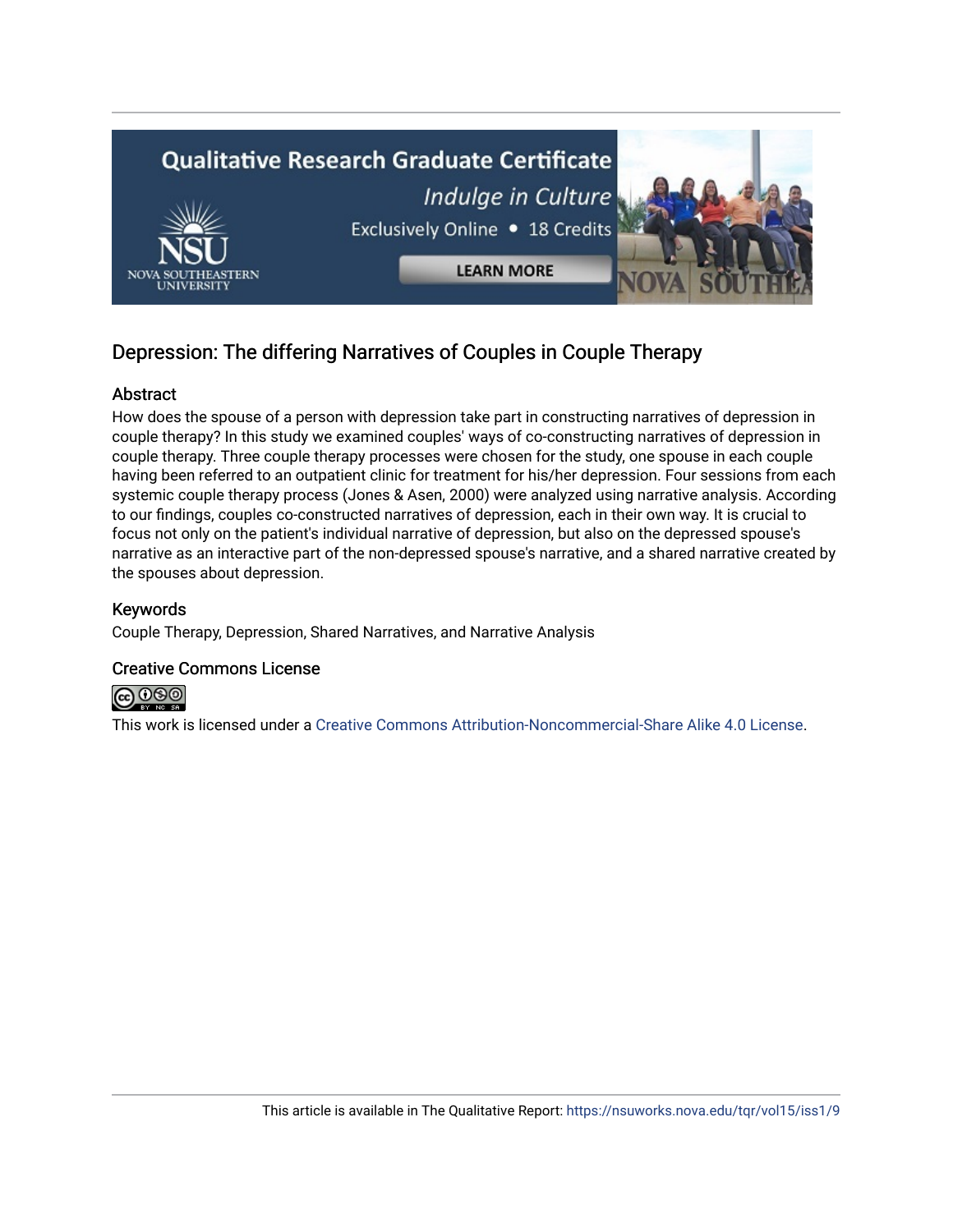# **Depression: The Differing Narratives of Couples in Couple Therapy**

Eija-Liisa Rautiainen Kuopio University Hospital, Finland

# Jukka Aaltonen

University of Jyväskylä, Finland

*How does the spouse of a person with depression take part in constructing narratives of depression in couple therapy? In this study we examined couples' ways of co-constructing narratives of depression in couple therapy. Three couple therapy processes were chosen for the study, one spouse in each couple having been referred to an outpatient clinic for treatment for his/her depression. Four sessions from each systemic couple therapy process (Jones & Asen, 2000) were analyzed using narrative analysis. According to our findings, couples coconstructed narratives of depression, each in their own way. It is crucial to focus not only on the patient's individual narrative of depression, but also on the depressed spouse's narrative as an interactive part of the non-depressed spouse's narrative, and a shared narrative created by the spouses about depression. Key Words: Couple Therapy, Depression, Shared Narratives, and Narrative Analysis* 

### **Introduction**

When a person becomes depressed, partnership can either be a source of strength, advancing recovery, or a source of further suffering, harming the health of both partners (Cordova & Gee, 2001). Also, depression in one spouse can create feelings of helplessness and hopelessness in both spouses (Cordova & Gee). These are some of the reasons why couple therapy has been used with persons diagnosed with depression and their spouses. Yet, according to Denton and Burwell's (2006) experience, which is similar to our own, the spouses of depressed patients often are not part of the treatment in psychiatric outpatient care, and hence feel unsupported, uninformed, isolated, confused, and frustrated.

When one of the spouses is depressed, a goal in using couple therapy as treatment for depression can be considered to be the development of a stronger sense of agency in both spouses (Holma & Aaltonen, 1998). According to White and Epston (1990), the objective of therapeutic work is to recruit an audience for a new and preferred self-narrative in the medium of the social world. In the couple therapy situation, one could regard both the therapist and the spouse as an audience for the depressed person's narrative. The spouse also can be regarded as a person who shares and who can co-construct the depressed partner's narrative. If the depressed person's spouse is present, the description of life can become more comprehensive and more complex, and in this way it can help the couple acquire a stronger sense of agency, find new ways of seeing their situation as well as new ways of behaving in it (White & Epston).

 In recent decades, increasing attention has been paid to couple therapy in working with depressed persons (e.g., Beach, 2001; Beach, Finchman, & Katz, 1998;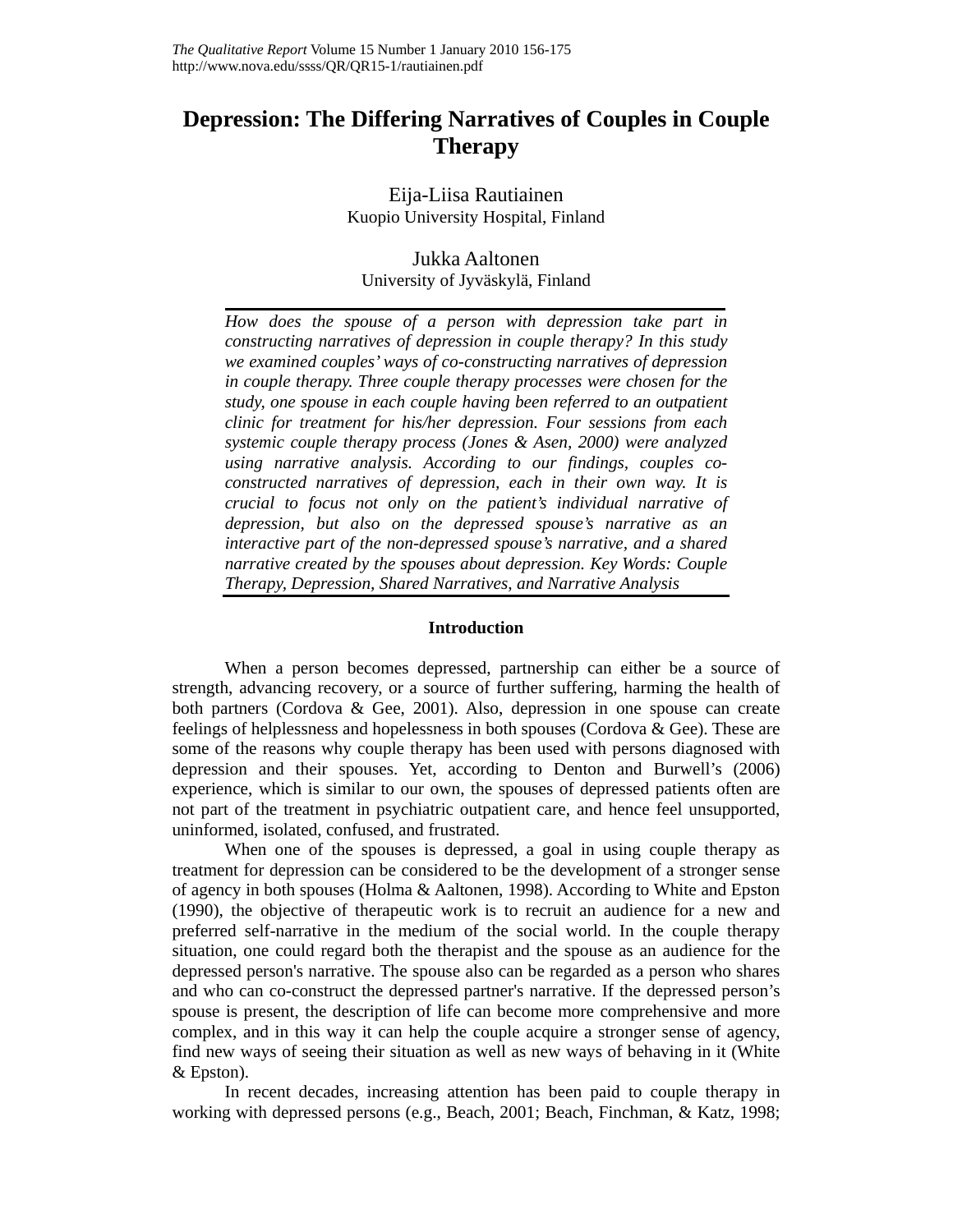Denton & Burwell, 2006; Gillian & Cottone, 2005; Gupta, Coyne, & Beach, 2003; Keitner & Miller, 1990; Mead, 2002). For example, Gupta et al. recommended that couple therapy should be used when the couple reports significant relationship discord. Researchers such as Cordova and Gee (2001) and Coyne and Benazon (2001) have recommended working with couples whose relationship is satisfactory. Involvement of the spouse in the treatment of a depressed person has been considered to be important (Denton & Burwell). Obstacles and difficulties in involving the spouses in the treatment have been reported (Gupta et al.). Couples may find it difficult or disagreeable if they sense that their relationship is to blame for depression. On the other hand, couples who seek therapy because they have problems in their relationship and who do not collaborate well, may find it senseless if collaboration is the means for addressing their problems. In addition, committing to conjoint sessions can be difficult for couples due to pressures of work and childcare responsibilities (Gupta et al.).

Studies dealing with couple therapy for depression have mostly dealt with treatment effectiveness. Beach and O'Leary (1992) studied cognitive-behavioral couple therapy; Emanuels-Zuurveen and Emmelkamp (1996) studied communicationfocused couple therapy; Foley, Rounsaville, Weissman, Sholomskas, and Chevron (1989) studied interpersonal couple therapy; Teichman, Bar-el, Shor, Sirota, and Elizur (1995) studied cognitive-systemic couple therapy and Leff, Vearnals, Brewin, Wolff, Alexander, Asen, et al. (2000) studied systemic couple therapy. The authors of these reports have indicated that couple therapy approaches are as effective as individual therapy in helping depressed people, and that couple therapy also increases marital satisfaction. In addition to studying the effectiveness of couple therapy for depression, there is also a need to do more psychotherapy research that would utilize qualitative methods, with a view toward obtaining a more detailed picture of what actually happens in therapy sessions (Moon, Dillon, & Sprenkle, 1990). According to Pinsof and Wynne (2000), existing (largely quantitative) couple and family therapy research has had very little impact on the practice of most couple and family therapists.

 This study was part of a larger project aimed at developing a treatment of depression used in a psychiatric outpatient clinic for the Department of Psychiatry at Kuopio University Hospital in Finland, by moving in a more family-therapeutic direction. Presently, the ways of working with depressed persons in this outpatient clinic have been mostly individually oriented. Taking into account the relational nature of depression and the ways in which depression affects the close relationships and in turn how close relationship can impact depression, family therapists working in the outpatient clinic wanted to develop systemic ways of working with depressed patients and their spousal partners.

 The theoretical orientation for the couple therapy method utilized is based on a systemic couple therapy model developed by Jones and Asen (2000). In this model, depression is placed in the context of the individual's current and past relationships, and of social and cultural factors and discourses. The therapy aims to help both spouses get new perspectives on their problems, to attach different meanings to the depressive behaviors, or to experiment with new ways of relating to one another. The goal is to empower the couple to find their own solutions. Jones and Asen used this model in the London Depression Trial, a research project (Leff et al., 2000) in which couple therapy was used to help persons diagnosed with depression. In this context, couples were not asking for help with relational problems, rather the undiagnosed partner had agreed to accompany the depressed partner to therapy. According to Jones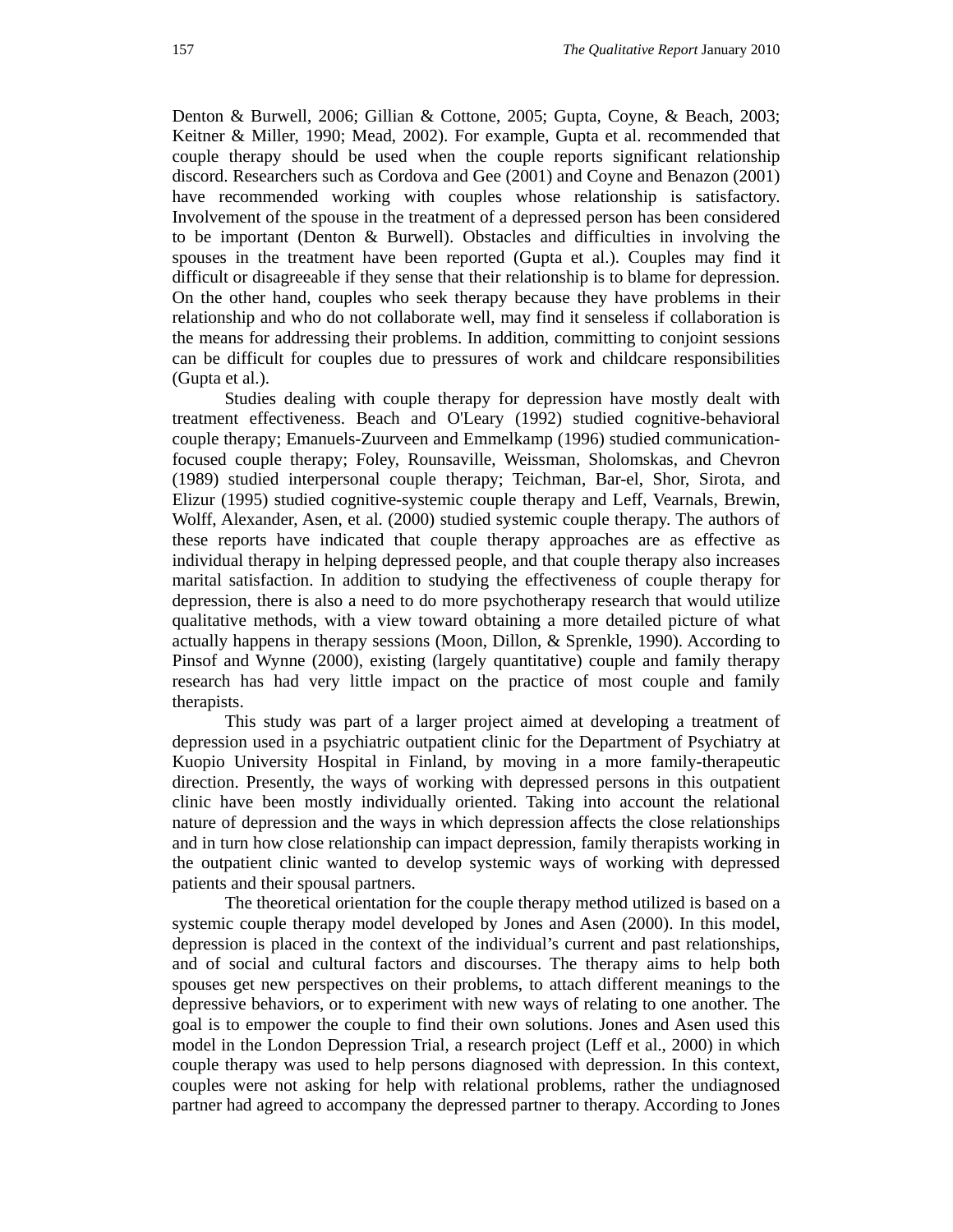and Asen the focus of therapy varied; in some cases the focus remained on the difficulties of one person, in other cases the focus shifted early on to difficulties within the couple's relationship.

 In this study we examined couples' ways of co-constructing narratives of depression in the context of couple therapy. We hoped to produce information for couple and family therapists working in these settings in order for them to develop their work with couples experiencing depression. Our research question was: How does the spouse of a depressed person take part in constructing narratives of depression in couple therapy?

#### **Method**

#### *The qualitative inquiry*

The method of qualitative analysis used in this study was narrative analysis. Our approach was discovery-oriented. We used elements of *qualitative narrative analysis* (McLeod & Balamoutsou, 2001) and *meaning condensation* (Kvale, 1996). This method of analysis was chosen to describe couples' ways of jointly coconstructing narratives. The philosophical background of our analysis is social constructionism. Psychotherapy is seen as social action in which therapists and clients co-construct the stories of peoples' lives (Gergen, 2006). According to McLeod and Balamoutsou (2001) a goal for social constructionist research in psychotherapy is to describe and understand the ways in which therapy practices can be understood as forms of social action. The following questions can be explored: How and why do people tell stories in psychotherapy? What types of stories are told? How are stories co-constructed? We used Kvale's ideas of condensing the meanings by writing summary representations of the stories. McLeod's and Balamoutsou's (2001) ideas helped us to design the analysis as a whole. The emphasis in our approach is narrative, that is, the co-construction of narratives of depression on a larger scale, not minute-by-minute microanalysis of specific moments in therapy.

#### *Setting and participants*

The participants for the study were recruited from the first author's working context, a psychiatric outpatient clinic in Department of Psychiatry, Kuopio University Hospital, eastern Finland (catchment area of 90,000 inhabitants), where she worked as a clinical psychologist. In the outpatient clinic, there were around 30 employees including psychiatric nurses, psychologists, medical doctors, and a social worker. Approximately one third of the employees had family therapy training. As mentioned earlier, this study was part of a larger developing project. The aim of the larger project was to develop the treatment of depression in the outpatient clinic in a family therapeutic direction. This project aimed at finding ways to promote the new approach; the family therapists together studied couple therapy for working with depression; co-workers and colleagues were informed about this new way of treating patients, seminars were arranged and a booklet was written about couple therapy, to be given to new patients to inform them about the possibility of this treatment option. The current study was the research part of this project.

 In the research project, family therapists invited the spouses of new, depressed patients referred from either primary health care or the psychiatric hospital to the clinic to take part in the treatment of their spouse's depression. (The word spouse will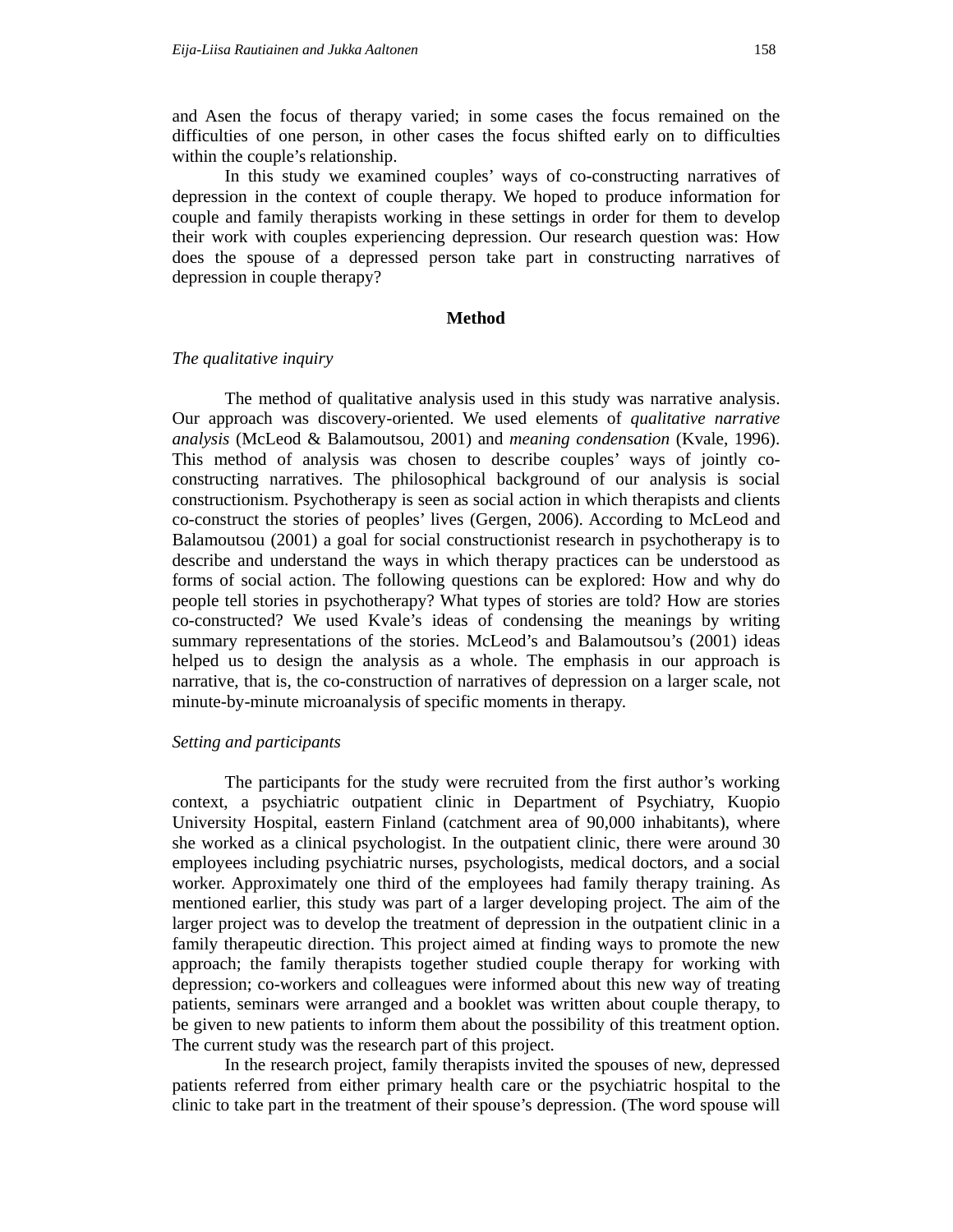be used to refer to both married and co-habiting partners.) The inclusion criteria of the patients in the study were that the patients were adults who suffered from moderate to major depressive disorder and were married or a co-habitating. The exclusion criteria were simultaneous substance-use disorders, cognitive impairment and psychosis. In this project, as in the London Depression Trial (Leff et al., 2000), inclusion criterion did not include that the couple had openly expressed marital problems in the referral; rather the aim was to include all the spouses and to work with them in a couple therapy format. The Joint Ethics Committee for Human Research at Kuopio University and Kuopio University Hospital granted permission for the material to be gathered and used in this study.

The therapists working with the couples had undergone three years of training in family therapy, validated by the National Authority for Medicolegal Affairs, and one of them was still in training. In all three cases, two family therapists worked as a team, participating jointly in all therapy sessions.

#### *Procedures*

The participants gave their informed consent to participate in the study. When a new patient who met the inclusion criteria for the study came for the first time to the outpatient clinic, he or she was told about the study and was asked if he or she and his or her spouse was interested in participating in the study. The patient was asked to talk with his or her spouse about the study. Patients were also informed that refusing to participate to the study would not have any consequences on their treatment in the clinic. It was also explained to couples that the focus of the study would be on the interaction in the therapy, not on them as persons. The first three couples referred to the clinic who gave consent were included in the study. Three cases were considered to be sufficient for the qualitative narrative analysis (McLeod & Balamoutsou, 2001), the method used in this study. In these three couples, two of the three depressed persons were diagnosed as having major depression, and the third as having recurrent depression and marital problems. The persons diagnosed with major depression were also on antidepressant medication.

#### *Roles of the investigators*

The first author of this paper is a clinical psychologist and an advanced specialized level family therapist. She has experience as a therapist working with couples experiencing depression in one or both partners. As a therapist she has been interested in dialogical (Seikkula & Trimble, 2005) and narrative ideas (White & Epston, 1990). This research project was a part of her specialization in psychotherapy and this paper is based on her licentiate thesis. Doing qualitative research in her own working context was a meaningful way of deepening her understanding of her clients' narratives.

The first author of the present study worked as one of two therapists in one of the three couple therapy processes. As a practitioner-researcher she wanted to have this double role of both therapist and researcher, since this arrangement gave her both the insider and outsider views of the data. After recording and transcribing the sessions it was possible for her to distance herself from the case she had worked with as a therapist and to study it in the similar way as the other cases. Studying transcripts distanced the researcher from the situation of the therapy sessions and the method of the analysis gave the structure that helped her to treat all the texts in a similar way.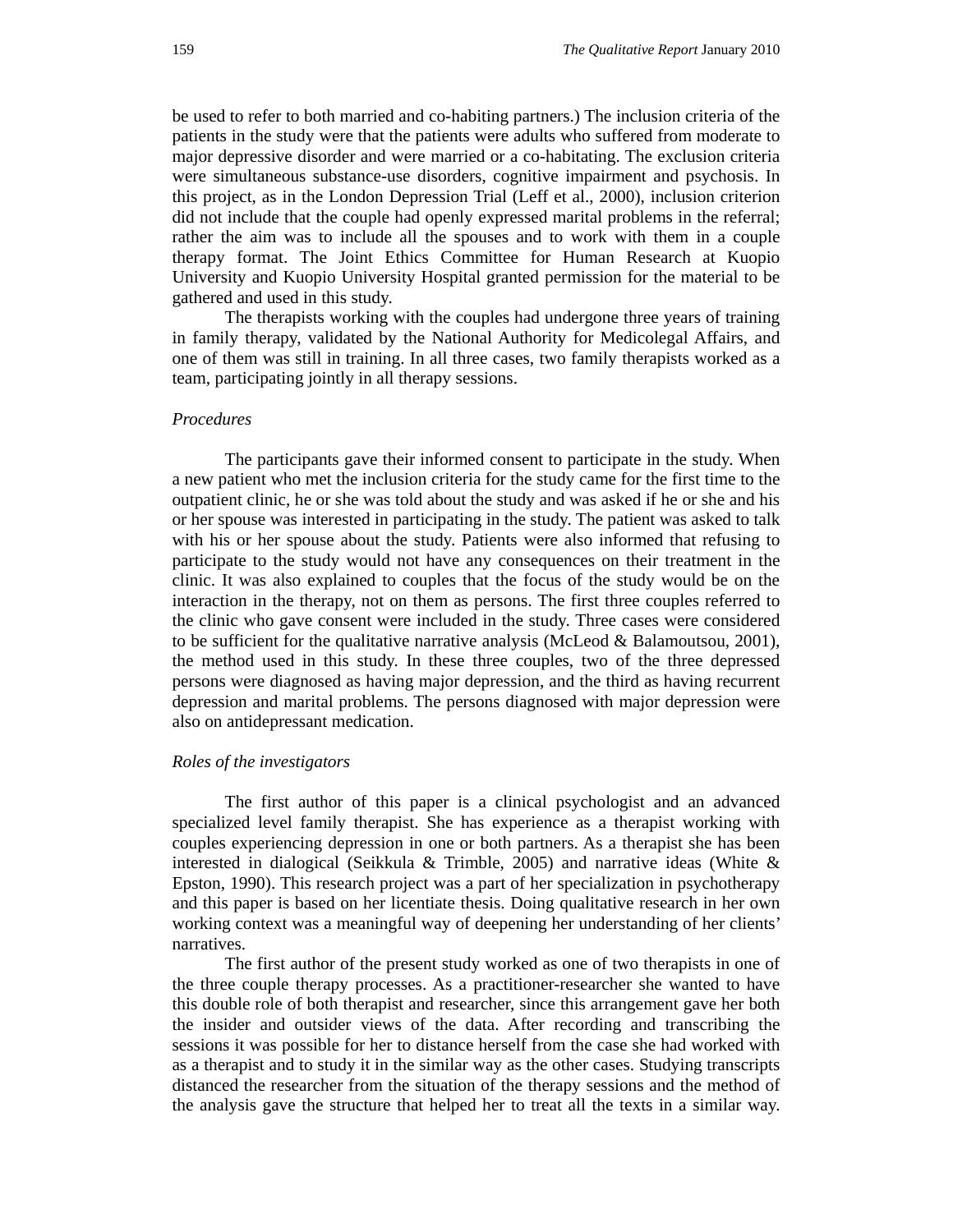Also, the analysis was made after some time had passed from the therapy sessions; this created temporal distance. Another reason for the double role was practical; since the first author was part of the staff in the outpatient clinic and the person to initiate the couple therapy project, she was one of the therapists working with the couples.

The second author is a psychiatrist, an advanced level specialized family therapist and psychoanalyst, interested especially in the developing family-centered work within the public health care systems. In this project he acted as an independent outsider relative to the clinical project and in that role was able to check possible biases stemming from the clinical researcher effect.

#### *Data collection*

All couples were asked to give permission to videotape all the sessions they had with the therapists. This was done in order to minimize the effect of recording; if only some sessions were recorded it would have had a greater impact on the participants. When all the sessions were recorded, the recording became a part of the setting; both therapists and clients got used to it and did not pay too much attention to it. Another reason for recording all the sessions was to have the freedom to decide later how many sessions would be chosen for closer studying.

All three couple therapies lasted more than 20 sessions. Four sessions from the beginning of the processes was considered to be enough for our analysis. In two of the cases (Case 2 and Case 3) the first four sessions were the ones to be studied. In Case 1, due to technical problems of videotaping, recording of sessions two and five had failed, so we used sessions one, three, four and six. From the point of view of the analysis this did not become a problem. It was still possible to follow the therapeutic process and to analyze the way the couple co-constructed narratives of depression. The authors of the paper decided to concentrate on sessions 1-6 because according to Jones and Asen (2000), in the context of psychiatric outpatient care, depression is usually talked about in the beginning of couple therapy. Since depression was the reason for therapy, the effects depression has on a couple's life, the symptoms of the person with depression, and both spouses' understanding of depression are talked about first. In this approach the therapeutic goal is to see depression in its context and that is why, when therapy continues, the couple's life in more general terms begins to be the topic of the conversations (Jones & Asen). We also had to narrow down the amount of data and that is why sessions 1-6 were chosen. The resulting 12 sessions, four sessions from each couple, were transcribed. These transcribed sessions formed our data. The analysis was carried out after the couple therapy treatments had ended.

#### *Analysis*

According to McLeod and Balamoutsou (2001), the first phase of qualitative narrative analysis is finding meaning and structure in the text as a whole. The first author read the transcribed 12 sessions several times in order to familiarize herself with the text and to develop initial ideas about the analysis. The texts were then divided into topic segments (McLeod & Balamoutsou, 2001). Topic segments were identified according to the content of the conversation. When the participants changed the topic, a new topic segment was created and who changed it was noted. The topic segments served as meaning units of the analysis. The meaning units varied in length from one client's utterance with therapists' reply to three pages of transcribed text of conversation between all four participants (the spouses and the two therapists). The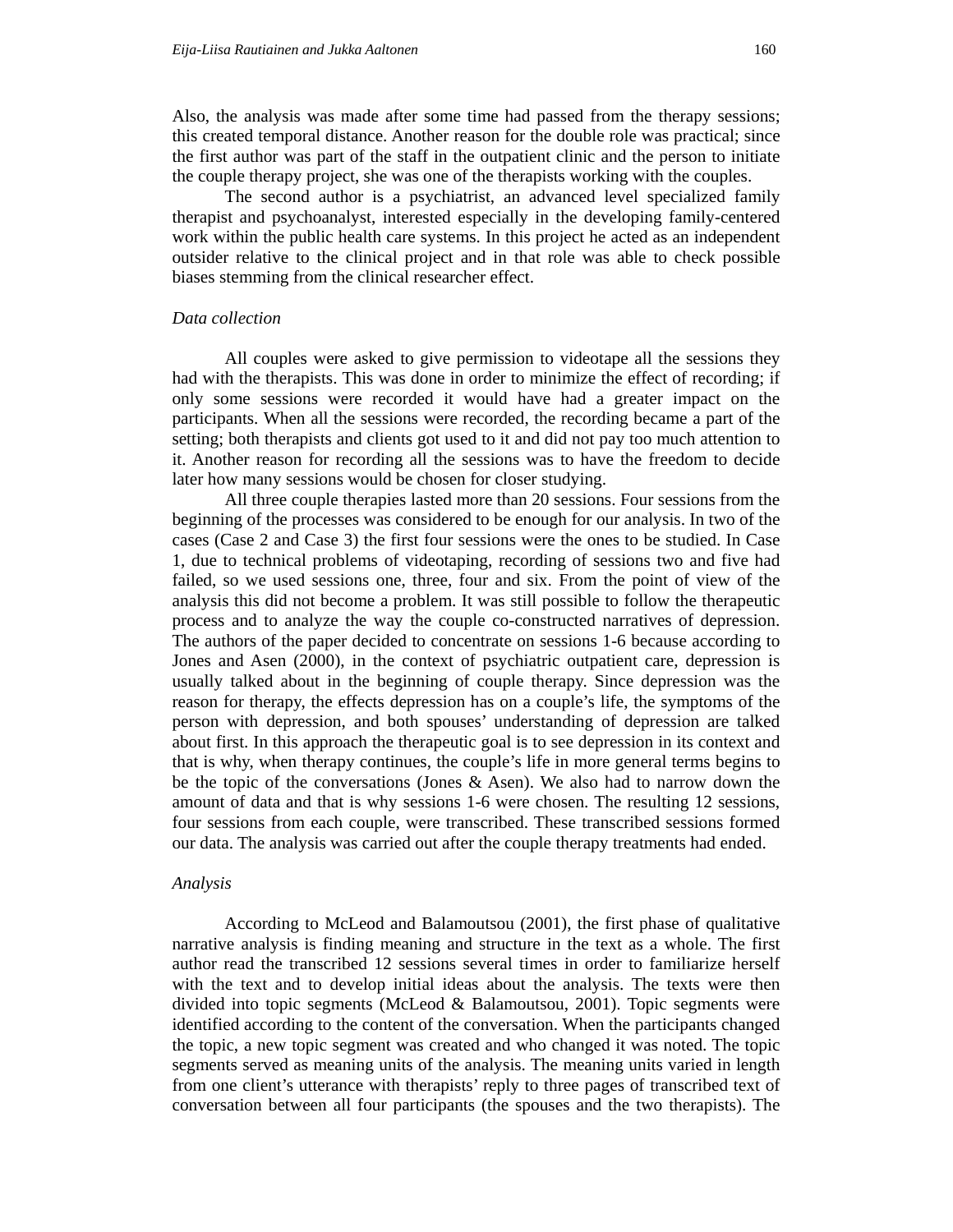themes of the topic segments were named; each of them was given a title. According to McLeod and Balamoutsou (2001) identification of themes is a part of qualitative narrative analysis. Atlas-ti a registered trademark of Scientific Software Development, Berlin, which is a software package for analyzing qualitative data (Lewins & Silver, 2007), was used to organize the data and to write memos during the analysis.

 In phase two, understanding of specific therapeutic events and processes is developed (McLeod & Balamoutsou, 2001). Since the co-construction of narratives of depression was the focus of this study, the meaning units where couples' talk with their therapists about depression and how it affected their lives and their relationships, were chosen for closer analysis. This was done by reading the meaning units and deciding if the main topic of the unit had to do with depression. According to McLeod and Balamoutsou (2001), common-sense understanding of what therapists and clients say can be used as a way to identify the area of content of the discourse. Forty-four units out of a total of 159 were chosen (19 from Case 1; 6 from Case 2; 19 from Case 3). The analysis was carried out one case at a time. Concentrating on one case at a time helped to form a picture of the co-construction process of the narratives in each case. Also, the stories told in psychotherapy many times refer to shared understandings between therapists and clients based on the earlier stories that had been told in the therapeutic process (McLeod & Balamoutsou, 1996, 2001), which makes studying one case at a time most useful.

 Next, summaries of each meaning unit were written down using Kvale's (1996) recommendations. This was done using memos written about the text, and by going back to the original text. The summaries of the couples' co-constructions were written in the form of a narrative. The term *narrative* refers here to reconstructed representations of the stories of depression, written by the researcher. The narratives had the following structure: who initiated the topic shift, who was the main narrator in the discussion, what the story line was, and how the other participants responded to the main narrator's initiative. This form of condensing the text was chosen in order to describe the co-construction of stories; how did the spouses take part in creating narratives of depression? Riessman (1993) has also focused on the co-construction of narratives in her study concerning divorce. McLeod and Balamoutsou (2001) have used stanza form, adopted from Gee (1986, 1991) and identifying "voices" in the stories.

An example of a summarized narrative is shown below:

Narrative 12: It is possible to be alone

Therapists begin the topic by saying that it sounds like the wife has been able to enjoy herself lately.

Wife tells that she has felt nice, that she hasn't felt bad for a long time; she's able to also be alone and doesn't become anxious when husband leaves home, as she did earlier, but is able to for example do some homework during his absence.

Husband tells that wife has been alone at home a couple of hours at a time, rocking in her rocking chair. He also tells, laughing, that wife doesn't come to the forest, where he's working, to ask him come back home, since there are so many mosquitoes.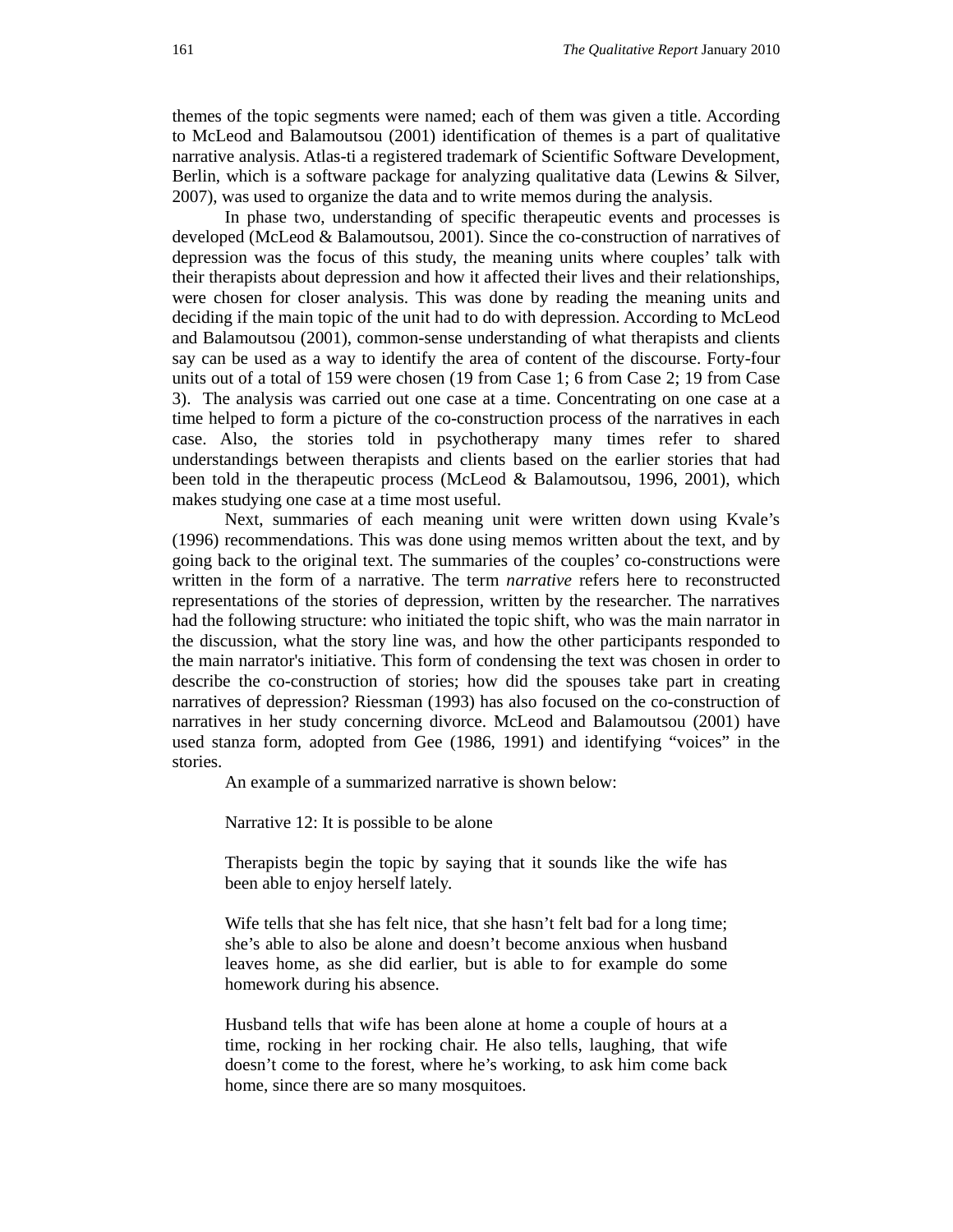Therapists ask, if wife's anxiety has to do with husband's absence. They listen actively and note that the wife has not gone to look for her husband and that it seems that the wife's ability to be alone seems to be a sign for both of them that she feels better now.

Initiator of the topic shift: Therapists

#### Main narrator of the current story: Wife

The last phase of the analysis, according to McLeod and Balamoutsou (2001), is communicating what has been found. In the present study, a descriptive statement, also done in the form of a narrative, was written. In this narrative, the summarized narratives, which were written in the earlier phase of the analysis, were connected and a coherent narrative of depression was formed. These summary representations have the same structure as the narratives in the earlier phase of the analysis; the contents of the depression stories are first presented and then the co-construction of the stories is described. Extracts from the original text are included in the text to give the reader an idea of the original text.

#### *Trustworthiness of the analysis*

During the analysis, the first and the second author discussed every step in the analysis. The first author was the primary researcher and the second author acted as the supervisor. Each of the final narratives, the final form of the results, was negotiated with the therapists who had worked with the couples. The therapists read the final version of the results and commented. They found these narratives similar to their own experiences of the way they had co-constructed narratives of depression. After this the second author of the present study also read the narratives.

According to Lincoln and Guba (1985), there are four ways of evaluating the trustworthiness of qualitative research: credibility, confirmability, transferability, and dependability. The credibility of this analysis was evaluated by the therapists working with the couples. They read through the results of the study after the analysis was finished and commented on them. They found the description of the narratives of depression to be understandable and accurate. In order to improve the confirmability and dependability of the results, the second author audited every step of the analysis, the methodological and analytical decisions were discussed, and a consensus was reached. The reader of a study, according to Lincoln and Guba, evaluates the transferability of a study. To give the reader a possibility for this evaluation, a comprehensive and detailed description of the research procedure was presented in this article. In addition, direct extracts from the original text have been included into the article so that it is possible for the reader to follow the way the analysis was carried out.

#### **Results**

 The results, the summarized narratives of how the couples co-construct narratives of depression in couple therapy, are presented one case at a time. First, the couples are introduced, then the content of the depression stories is presented and finally, the description of the way the couple co-constructed the stories, is presented. The analysis was done in Finnish and only the extracts presented here have been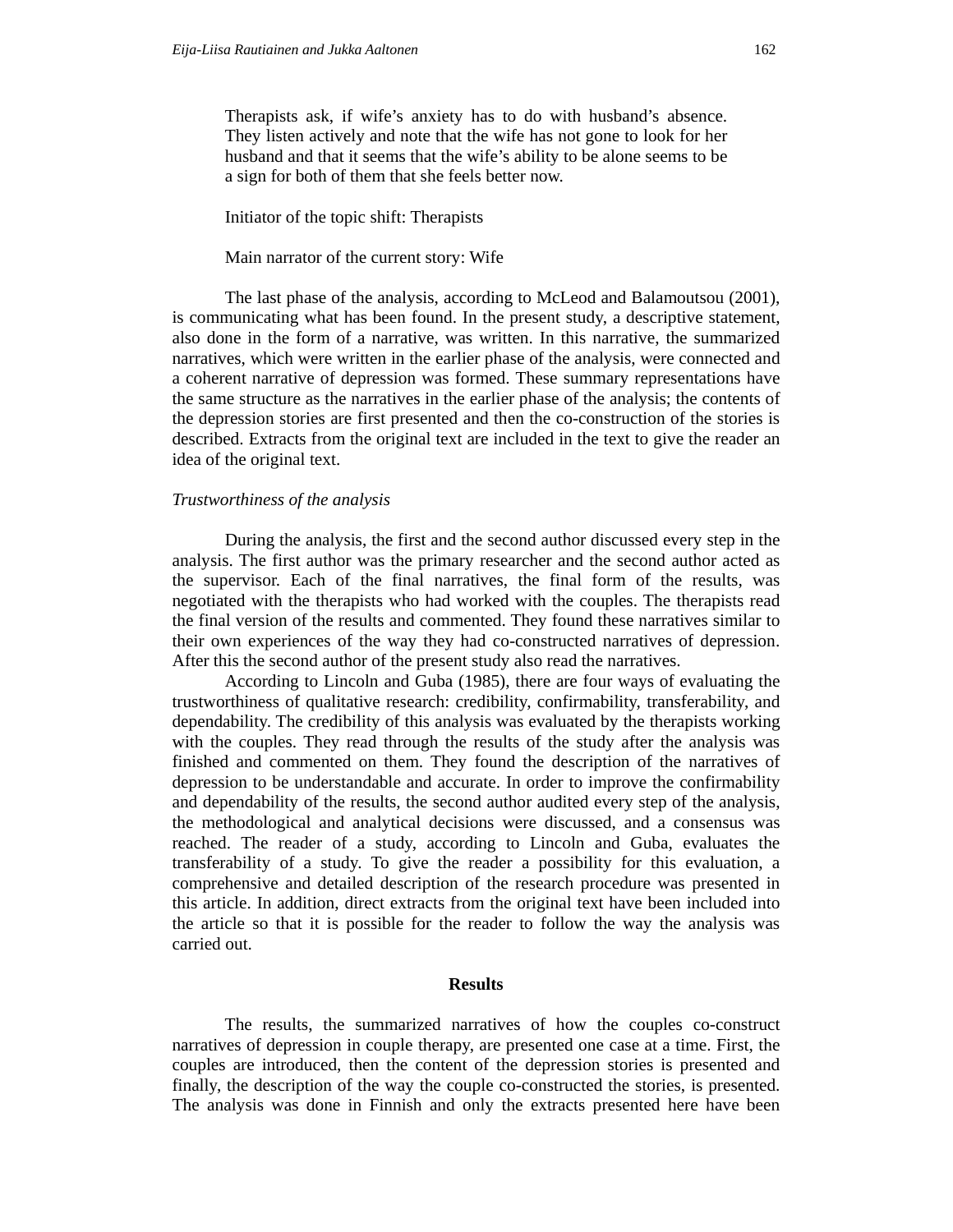translated into English. Pseudonyms were used to protect the identity and confidentiality of all the participants and the therapists. A notation system, where no clarifications or punctuation marks are added to the text is used to make sure that the text used in the study is accurate and complete (Frey, Botan, Friedman, & Kreps, 1992). See the Appendix for abbreviations and notation system used in analyzing the transcripts.

#### **Case 1: Depression is Reinforced by Non-Diagnosed Spouse**

The person diagnosed with depression in this couple was the wife, Anna. Her diagnosis was major depression. The couple therapy took place after two hospitalizations. She had received both electroconvulsive therapy and pharmacotherapy, and was still on medication. She was on sick leave from her job owing to the state of her physical health. Her husband, Otto, was retired due to his physical state of health. Both were in their late 50s.

#### *Content of the depression stories*

In the first two sessions, Anna mostly talked about the symptoms of her depression, how bad she felt, and how she was not able to tolerate being alone. She talked about depression as something that she now recognized as depression but had not recognized as depression when it had happened to her for the first time. The following extract is from the very beginning of the first session.

W: now I must say that my condition has gotten much worse

Th1: uhum

Th2: we were going to talk in the beginning about what the situation is like now and [how things] have been

W: [yeah]

Th2: it's good [that you have begun to talk about it]

W: [yeah now it's really this week] it began in the middle of the week well a lot of anxiety which I haven't had until now so I have been feeling really good and I have done many things at home and so now for a couple of days this awful anxiety and I haven't been able to do anything so if we hadn't had this appointment with you here I would have contacted you soon

Th2: uhum

W: well I don't know what might be the reason for this

H: and likewise she's had to use sleeping [pills]

W: [now] I've had really restless nights so I've had to take two sleeping pills even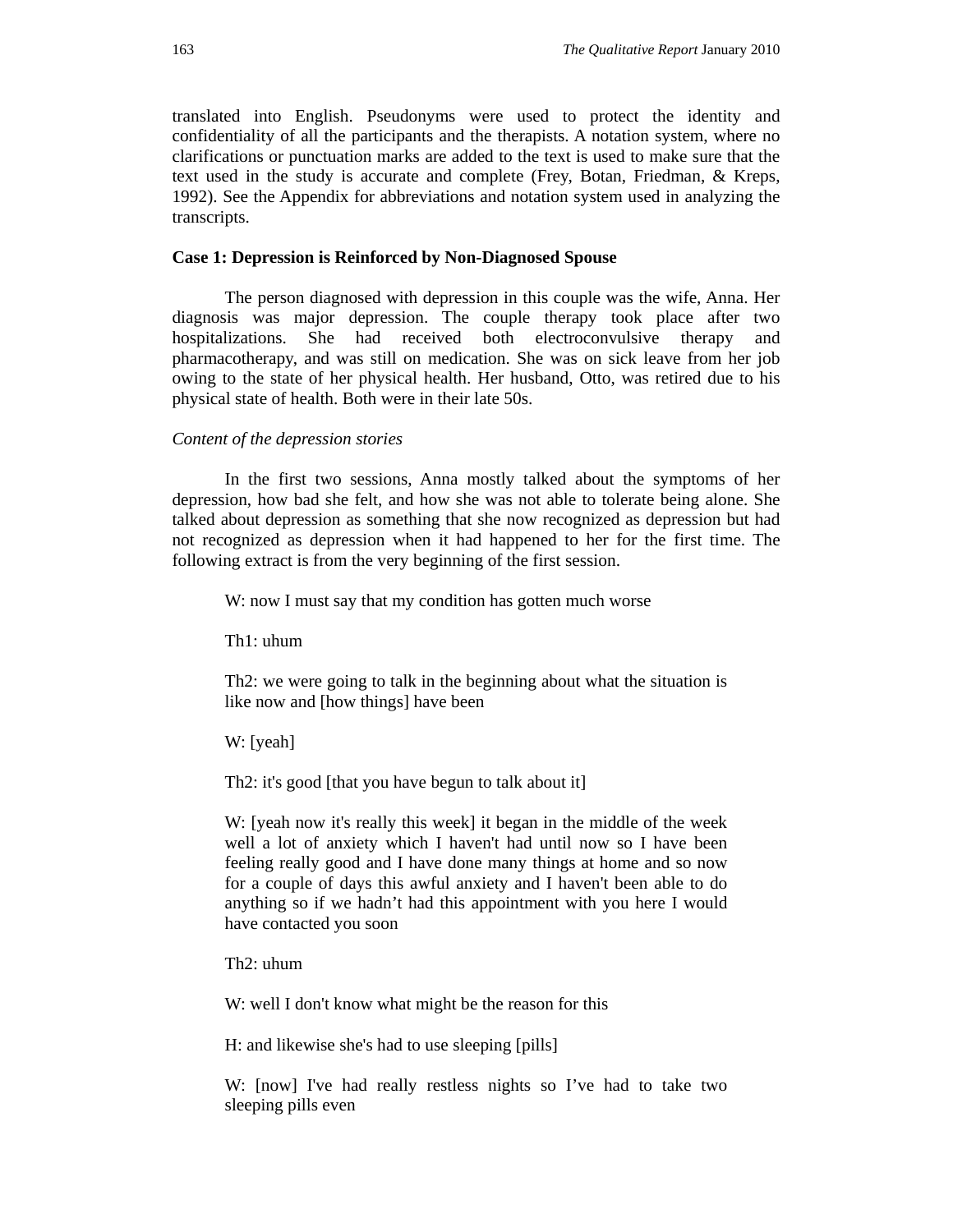Th1: uhum

Th2: uhum

H: the prescription should also [be renewed]

W: [it should be] renewed there aren't too many tablets left

Th1: okay

Th2: uhum

In this extract, discussion proceeds between the therapists and Anna. Anna talks about how worried she is about her situation and how she cannot understand what the reason for her anxiety might be. Otto adds some details to her problemsaturated story and in this way begins to reinforce it.

 In the next extract, Otto's way of participating in the telling becomes visible again. Anna had told a story about how difficult it was for her to admit that she needed help. She talks about how she tried to refuse to go to hospital, even though she was feeling very bad. After a long conversation between the therapists and Anna, therapist invites Otto to talk about how he saw the situation. Otto comments by saying that in the health care center, where Anna was taken, she actually seemed to feel better for a while; but later, when she was sent to the psychiatric hospital the nurses and the doctor noticed her bad condition better. Otto doesn't talk about his own thoughts or feelings and mostly adds some details to Anna's story.

W: like also in the healthcare centre I did say that I have been brought here for nothing that he had brought me like I mean anyways I refused to admit that there was anything wrong

Th1: yeah

W: I said that this was not at all necessary that when I just get back home I will be just fine

Th1: aha… what did you Otto think about that this then

H: yes well she did in that moment actually become a bit better there when she

W: well I suppose I tried with my last strength to show that that there's nothing to be worried about yet like that I'm not going to stay in the hospital that when I only get back home

Th2: hmm

W: then everything is fine

Th1: hmm yes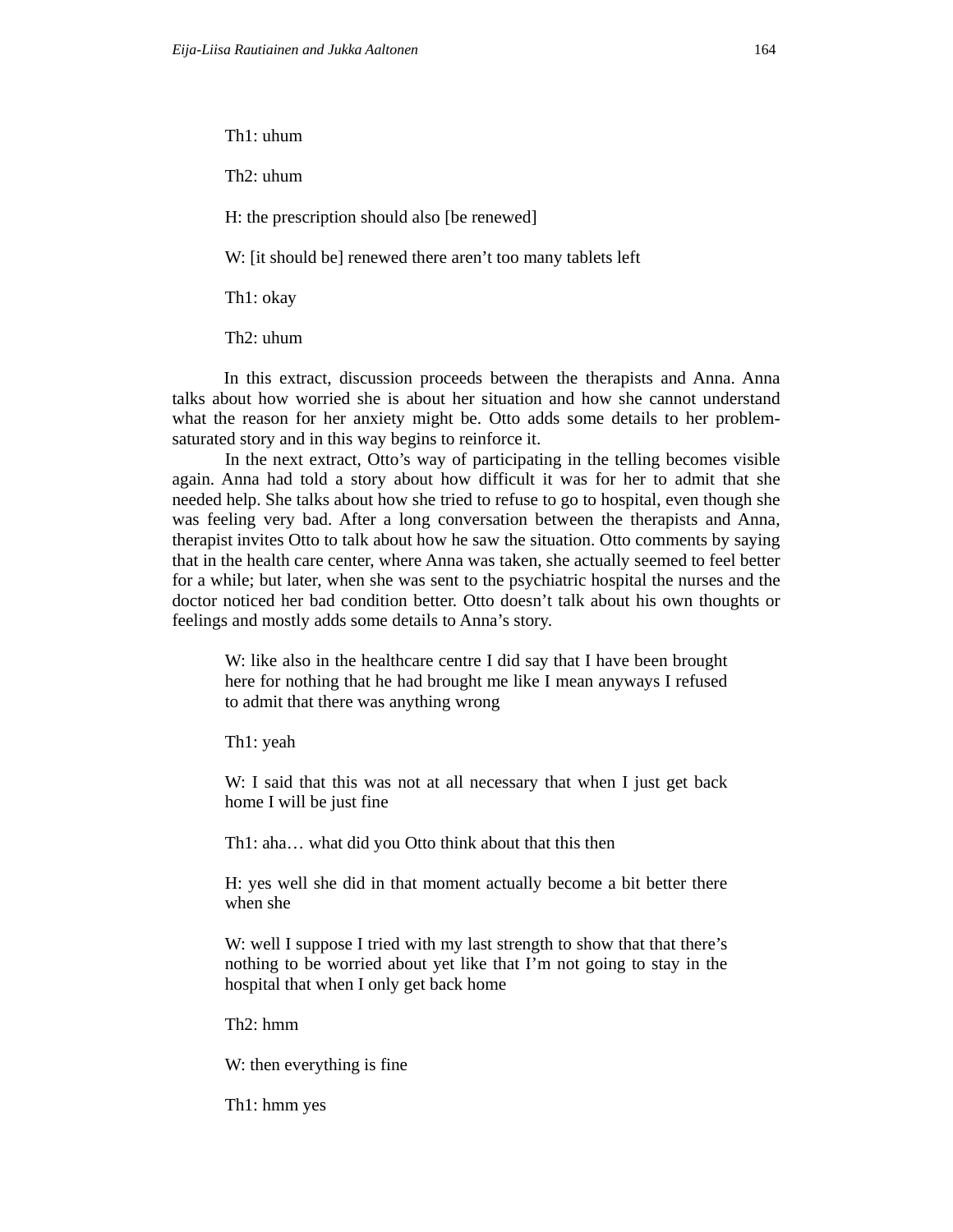H: but quite much like when they then sent her here (psychiatric hospital) they noticed this (her condition) much more clear

Th2: hmm... did you come voluntarily here to the hospital

W: no I didn't no I didn't no I was all the time against it like staying here in the hospital until the last moment -

H: - yes and coming here too

W: yes and coming here too like I didn't agree when he like he had to call the ambulance cause I didn't agree to come with him to see the doctor

Th2: hmm

Th1: yeah... aha

In session three, Anna began to tell stories that had to do with the lessening of her symptoms. She was more able to spend time alone, was not anxious and was able to meet other people. The therapists explored the ways in which Otto's behavior affected Anna's moods. Otto had tried to encourage her to do something, for example, to leave the house with him and go somewhere instead of lying down. Anna described the ways in which Otto was trying to help her. When the therapists asked Anna how talking to Otto affected her, her answer was that she did not have that much to say about it. She then continued to describe the ways in which Otto tried to cheer her up. Her narration remained on a very practical level, not exploring the meaning of her husband's behavior. In these stories depression was narrated as something that affected both spouses' daily lives, but also as something that did not seem to create or be created by conflicts between the spouses.

 In session four the discussion moved from the symptoms of depression to the future-oriented theme of finding something meaningful to do. It included Anna's worry that if she did not find new things to do in her life she might become depressed again.

Th2: there have been these two things this sleeping and then the possibility to go to new places every now and then like.. go to some place like.. you have noticed clearly that these make you feel better.. have you two noticed other things that.. would affect in that way so that one would feel better (3) what helps (4)

H: well.. not now.. at least my mind has not been struck by such things

W: well one does cheer up but also becomes more tired too when our lot (son's family) comes to visit.. one doesn't have time then to think about one's own things.. you know when the children are there and everyone around so.. that kind of a thing makes you feel better.. but to be honest the autumn makes me worry like the lack of things to do like what will I be able to do like how could I find something to do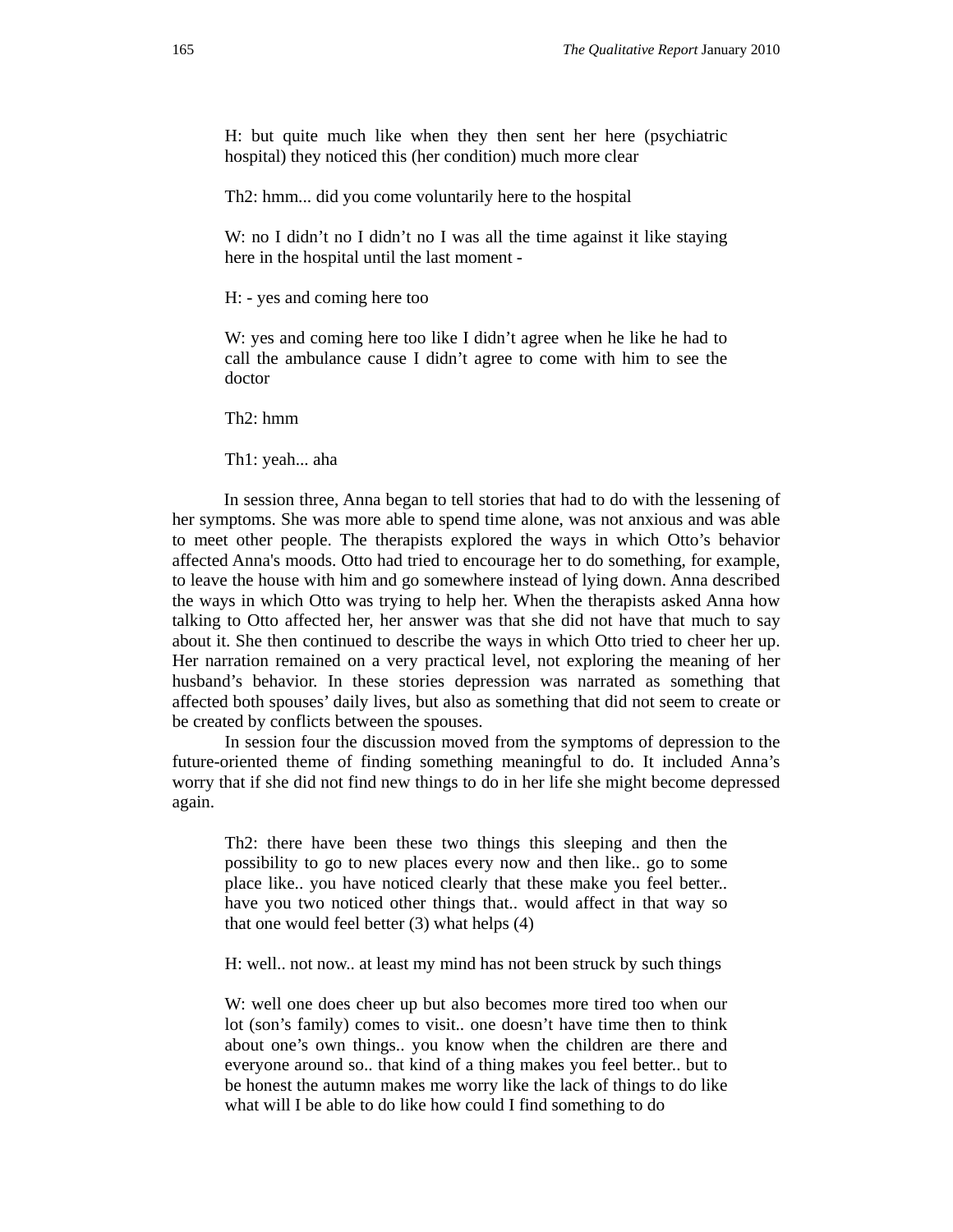In the extract Anna begins to talk about the future, thinking about how to find things that she would be able to do, despite her depression. Anna also talked about the way she had become depressed in the first place, and how she did not understand then that she was depressed. Anna's narration moved from the present to the future and back to the past.

#### *Co-construction of stories*

In this case what was told was a narrative of depression as one spouse's problem, affecting the lives of both. The depressed wife was active in initiating the topic shifts in the discussions (as is the case in two out of the three extracts presented above). She was the main narrator in most of the stories concerning depression. Her narration was not strongly agentic. In her stories, depression seemed to be something over which she had no control. Moreover, the lessening of the symptoms seemed to happen to her; she did not have an effect on this change, or she could not understand it. Depression thus had an agentic role in these stories.

 The husband, in his turn, reinforced his wife's narration by adding details or confirming, for example, dates, but he did not initiate any of the topic shifts. He usually agreed with his wife and did not bring new material to the conversation. Frequently, Anna would begin to talk and it was only after being asked by the therapists that Otto would join the conversation by answering the question. He was considered to be the main narrator in about one third of the stories.

#### **Case 2: Challenging and Contradicting One Another**

The depressed person in this couple was the husband Leo. He suffered from recurrent depression and also from marital problems. He worked professionally in a theater. He had not been hospitalized and was not on any medication for his depression. His wife Mia was working as a designer. The spouses were both around forty and they had two young children.

#### *Content of the depression stories*

This couple talked about their relationship from the very beginning of the therapy. Depression was not the main focus of their talk. The stories that had to do with depression centered mainly on the interactional problems the couple was experiencing. In the first session Mia said that Leo had accused her of making him feel bad. She found that unreasonable. She felt that there had to be other reasons for Leo's depression, for example too much work. She said she had previously believed that she was causing Leo's depression, but had then realized that it could not be her fault.

 In the following extract Mia tells a story about the way Leo behaved when he had been very depressed some months previously. She had tried to talk with Leo about an appointment they had been invited to concerning their son, Mark, who had begun to have some behavioral problems. Mia was worried about Mark, and she connected his problems with the ones arising in the relationship with Leo.

Th2: what made you feel or think that... that you... you would cause... Leo's like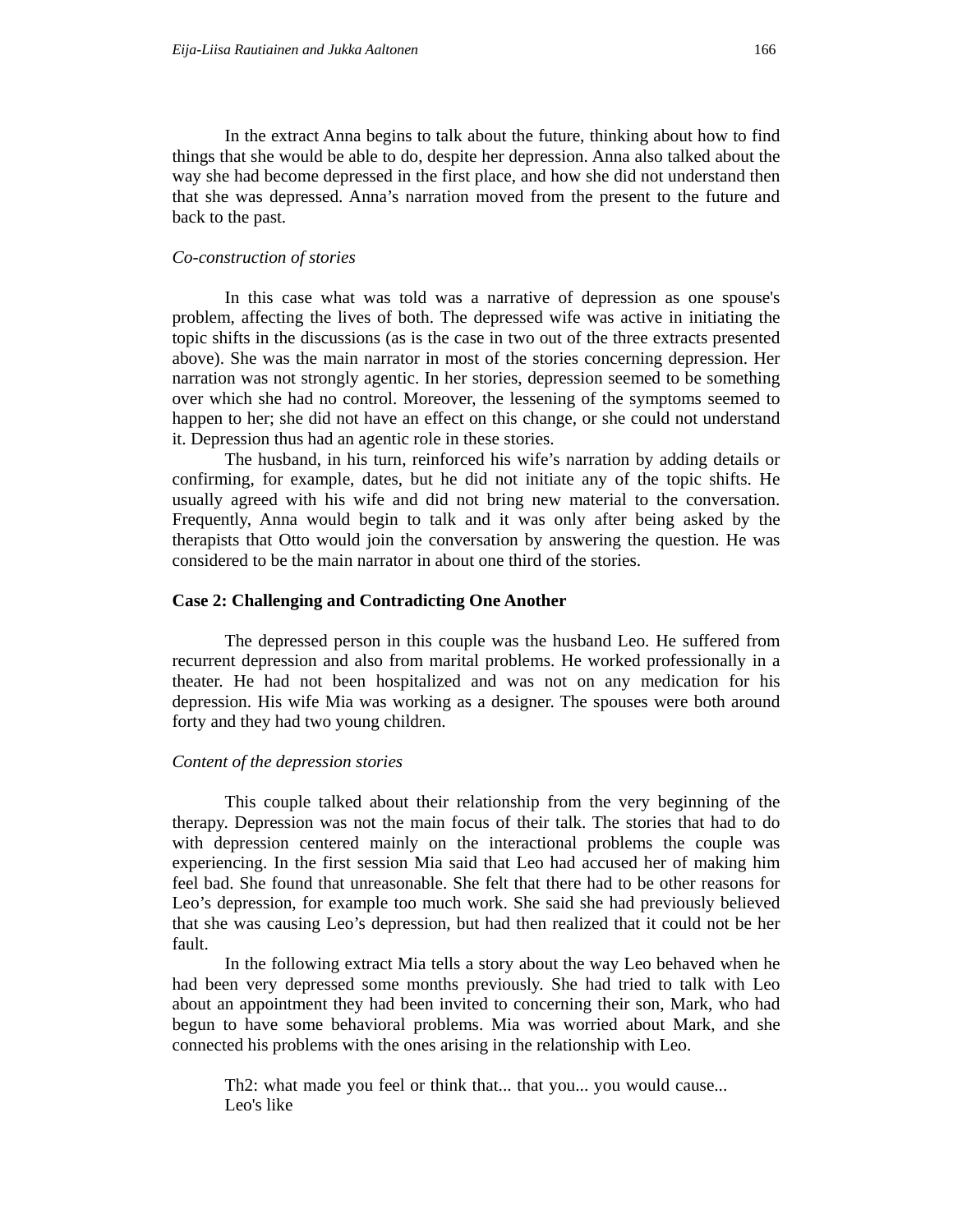W: if I asked for example that like I began a new teaching job I don't usually do teaching work I'm not good at teaching and... well (4) I hadn't spoken the whole morning I left home in that situation... then it was already time for an appointment because of Mark we had to go there to discuss things concerning Mark so in the evening the first word was at nine o'clock I had ret- then I said that... that like... that we'd got an invitation to this... clinic... CAN'T I HAVE ANY PEACE AT ALL GODDAMNIT.. I hadn't the whole day I had been teaching the whole day... I hadn't yet said anything the whole day the whole day I had been thinking at work... how am I going to say this in the evening at nine the first sentence so... Leo's reaction was that he can't be left alone at all goddamnit that you are all the time pressuring me with some things

(3)

In this extract Mia's mode of narrating becomes visible: she uses long turns in the discussion, her narrative is often fragmented and she states her point of view forcefully. In this story she describes herself as the victim of her husband's "unreasonable and angry behavior."

 Leo described the situation when his depression was at its worst the previous fall. He was not able to work, even though he had a lot of work to do, and he also had a bad backache. He called this burnout, saying he did not feel depressed, but rather was anxious and nervous. Leo had already recovered from the most difficult part of his depression. Mia, in particular, wanted to talk about the ways in which they could prevent depression from coming back. She was wondering if depression was something that happened in her husband's head or in her head, or if it had some other kind of mechanism. In the next extract Leo talks about how he experienced Mia's behavior and how he reacted to her behavior.

Th1: do you remember Leo... this kind of... situation last autumn or or that you might somehow have had the idea that... that Mia... would then somehow cause then this... pressure and your feeling bad... is your idea similar or different

(5)

H: umm (19) well I do have that kind of... that kind of a memory about that that (2) that then we like (5) used to fight like a lot about chores at home and (6) and that (4) and about money (5) that in that way it felt like (6) like when you have a lot a lot of work and then there is like (2) that when... in a way like unreasonable unreasonable like... pressure that like... that you should not work (3) because the dishes are not washed

(2)

Th1: uhum... or did it include the pressure that you should be the one to wash the dishes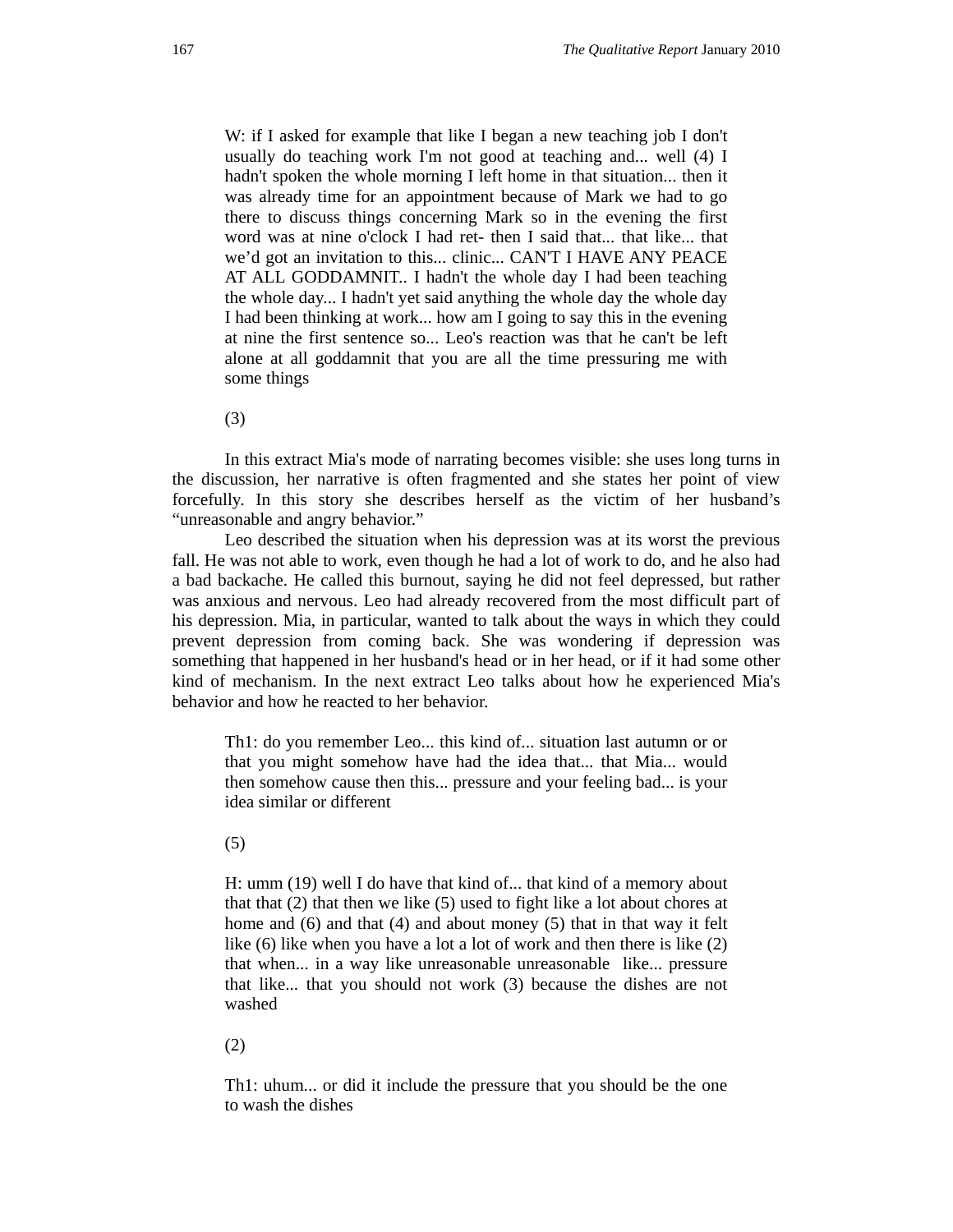(4)

H: well there (3) or like in a way I feel that it was about the fights about washing the dishes that... that should we should we wash wash the dishes after every meal or once a day

(5)

Th2: but was it the case that it was difficult for you to talk about these things last autumn I was thinking that this question of guilt where did that idea come from... in a way

W: no we couldn't no we couldn't like talk

Th2: yes

W: it went like that...

Th2: uhum

W: it went like... it was so chaotic that whole autumn that... and the washing of the dishes and...

H: that that kind of experience I had like about last autumn that... that even though... or that there was of course this... stress stress because of the like... real work that was not done... and like then there was this like like (3) feeling that... that like Mia has all the time like... something to complain about (5) or I felt that way that about everything (5) and that (3) that I didn't have to energy to (4) like take it

(3)

Leo's mode of narrating is slow, with many long pauses. He repeats words and at times seems to be searching for the right words. According to his narrative he had had too much work to do and Mia was at the same time complaining about everything. In Leo's story he was the victim of Mia's unreasonable behavior.

#### *Co-construction of stories*

The depressed husband did not initiate any topic shifts that had to do with depression and did not talk as much as his wife did. He presented his ideas in a slow, contemplative way. In his stories, his feeling badly had connections with his wife's behavior and exhaustion at work.

 The non-depressed wife talked about how her husband accused her of causing his depression, and in turn accused her husband of being unreasonable. She was the one to initiate the topic shifts and was also the main narrator in most of the stories concerning depression. She was active in talking about her experience and the ways in which she saw the situation and appeared to form a more active relationship with her husband's depression than her husband did.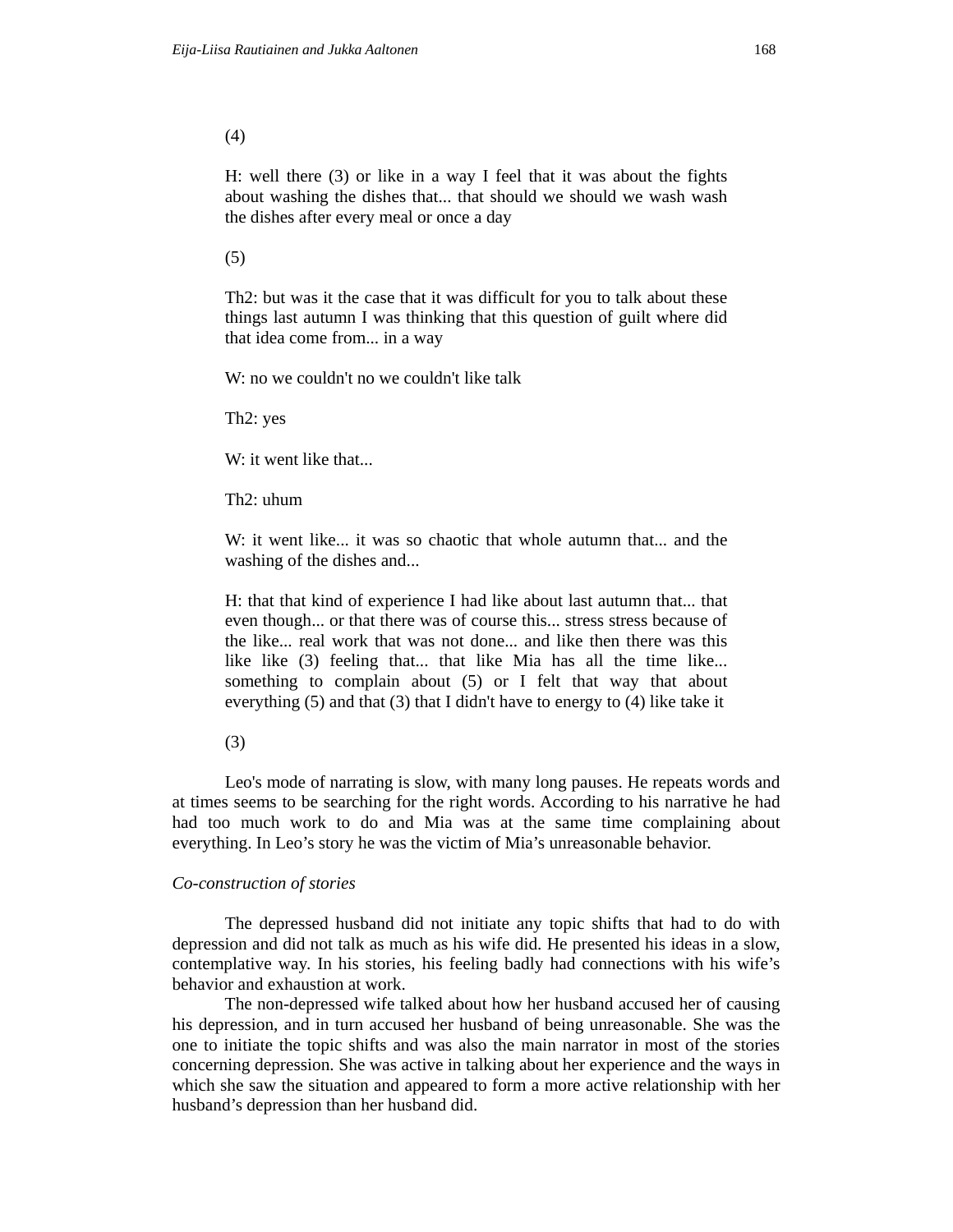In this case, two conflicting narratives were told: one by the wife and the other by the depressed husband. Both narratives included blame, disagreement, and experiencing the situation as difficult. In these narratives the husband's depression was related as something that affected and was affected by the interactional problems of the couple and this, in turn, was bound with the well-being of their son.

#### **Case 3: Two Narratives Enriching One Another**

The wife, Laura, was the depressed person in the third couple. She had twice been an in-patient for depression in a psychiatric hospital, was on antidepressant medication, and had been on sick leave from work due to depression. Her diagnosis was major depression. She worked as a secretary. Her husband, Eric, was working in a political organization. Both spouses were around 50. Their two children were young adults.

#### *Content of the depression stories*

The stories of depression were, in the early stages of the therapy, stories of the wife's symptoms. In these stories Laura talked about how restless she was, how she felt she did not have anything to do, and how she tried to sleep as much as possible, because sleeping was a relief from feeling bad. The following extract is from the beginning of the first session.

H: Laura's situation is wor- worse much more than actually now after midsummer the whole time day after day I- it has become worse so that it yesterday was quite a bad day and the whole day she mostly rested

Th2: uhum

H: was ve-very tired

W: well yes because I don't know what's wrong with me it... in the morning... like until one there is this terrible shaking... it's that kind of trembling and shaking that... that takes an awful lot of energy I don't know what's causing it then and it has not it just doesn't seem to go away

Th1: uhum

W: and yesterday was well the whole day was like that so that I had to go back to sleep and

Th2: yes yes

W: and rest like the whole day so that it is like... I can't connect it with what it... where it... where to... what's the reason for it but it just makes me shake... it has been going on for months now

Th2: uhum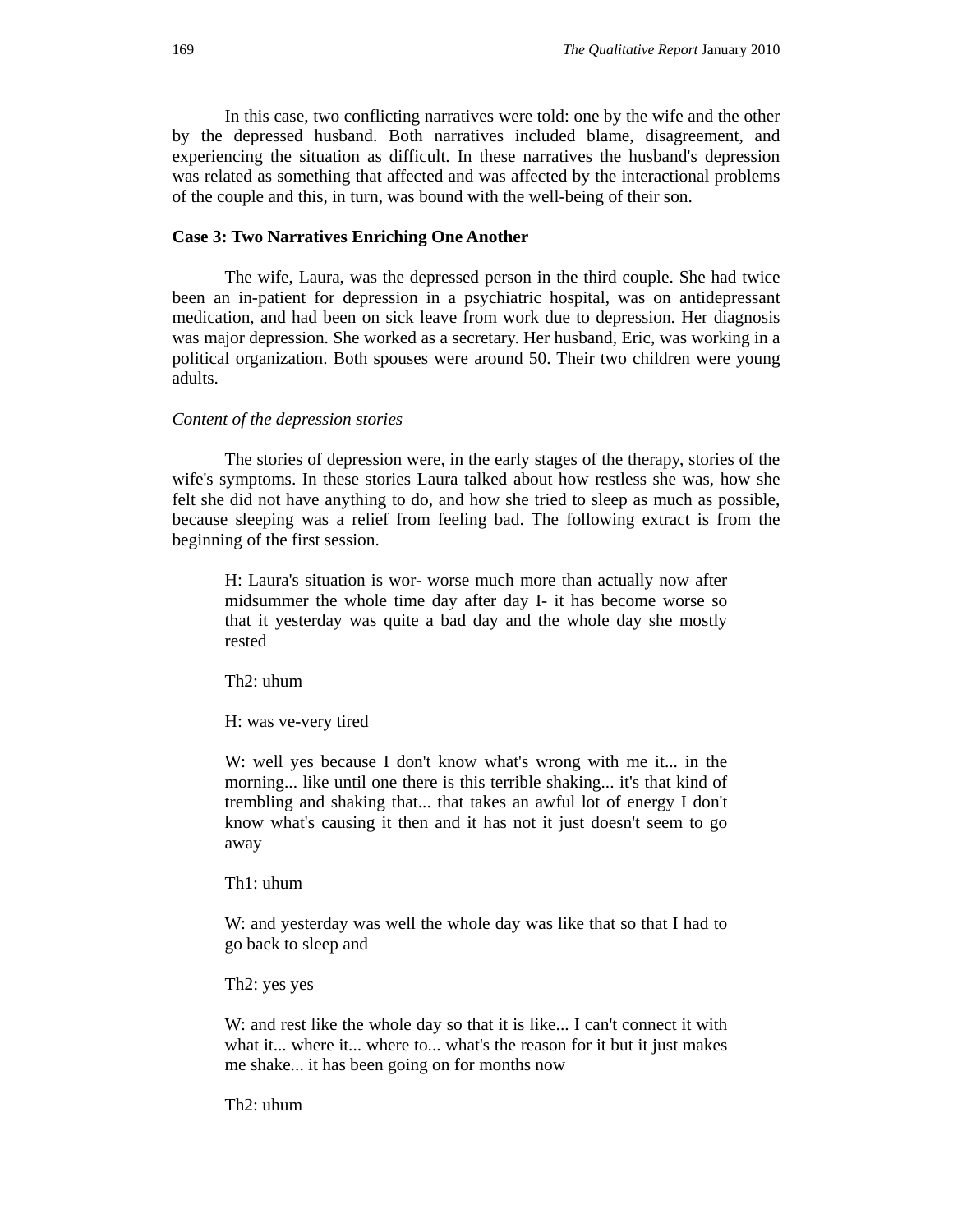Th1: have you been able to sleep

W: yes I think so I do sleep but I don't know then that... I sleep long periods but it just then... that trembling and shaking it comes it comes... it is then quite physical

This extract demonstrates the way the couple narrates things together. Eric begins and Laura continues the narration. Eric tells how Laura's condition has become worse and Laura begins to narrate how the trembling attacks her, having no way herself of understanding or controlling it. In this way depression has an active role in her problem-saturated stories.

 In the first session Laura, however, began to narrate her way of understanding her depression. She felt that the apartment in which the couple had lived for the past year was the reason for her depression. Eric saw the situation differently. He thought the first symptoms of depression became visible in his wife's reactions to the new flat. He did not see the flat as the cause of her depression. In the first two sessions Laura also talked about the experience of being depressed. She described her feeling of her life having disappeared, of time having stopped, everything having vanished. She was not able to get hold of her life: "my brain doesn't say anything nice." Here, too, depression had an active role in the narration of both spouses. Both Laura and Eric wanted information about depression; for example they asked the therapists how long the depression was going to last. The therapists in turn asked how Laura's depression had changed over the course of time.

 In the first session Eric went through events that had taken place during the previous fall and talked, without accusing Laura, about her strong feelings of jealousy that had preceded the depression. Laura had thought that Eric was having an affair with her best friend. This was an important theme, which was elaborated in the fourth session.

H: well yes this process went approximately like this that from October from September... the end of September until November we... all nights long we talked I mean she would jump (laughing) we went to bed at eleven or ten o'clock and so she stayed awake and sitting and well then suddenly I notice that my wife is sitting beside me and well then she began to question me and so we had this gestapo hearing for two months... she questioned me about this jealousy... she went about it for night- all nights long... all days too... always when we met... I mean that was the last autumn... but she had all the normal people's... like emotional scale now she says that she doesn't feel doesn't taste doesn't smell anything it is like... mild water that there is no taste in it but at that time she had all the scales... hatred and... hatred and well all the rest of it

W: yes and in other ways I then had a hold of my life but I don't have that any more

H: and like the cycle became worse so much that there was nothing else than this jealousy... everything went on around it this process was then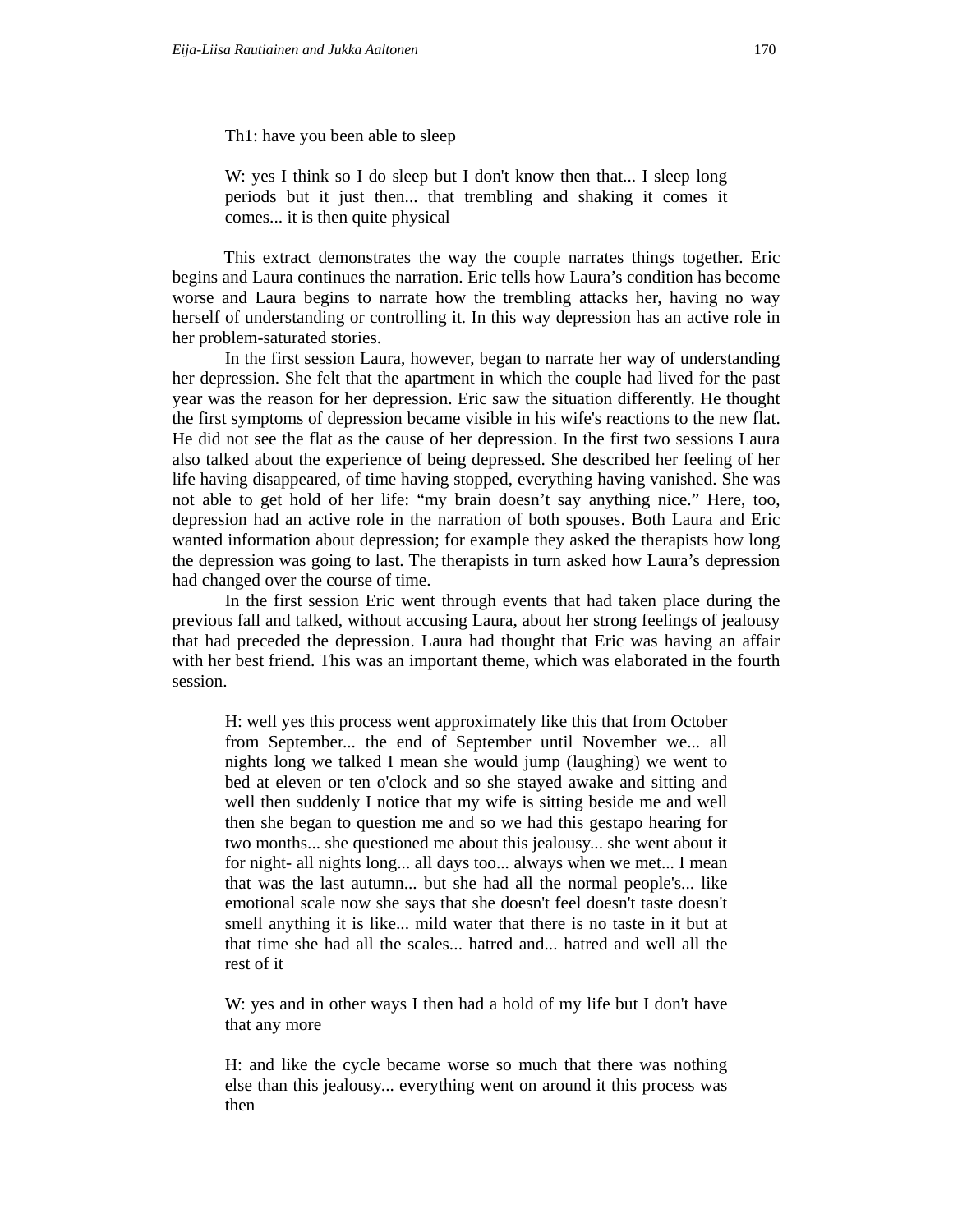In addition to talking about Laura's jealousy, Eric made a point of Laura having all the emotions of a normal person during the time she was jealous. In that way, Eric said, jealousy was not as bad as depression, which had taken away Laura's emotions.

 As the therapy proceeded, more interactional themes came into the discussion. In the third session the therapists began to work with the couple's genogram, and Laura's and Eric's families of origin were talked about. There was also discussion of the couple's relationship with their children and of the anticipated situation in which the couple would be living alone after their children had left home. Laura expressed her worry that she was too quiet at home, and that she did not come up with anything to say to Eric.

 In session four, Eric talked about his experience of burnout some years previously. Laura described how at the time she had been worried because Eric was not able to enjoy anything, and how at that time her jealousy had begun. These stories brought together Eric's burnout, Laura's jealousy, and her depression. The stories Eric and Laura told began to enrich each other and to form a new, more understandable story of Laura's depression. The therapists also asked how Eric had coped with Laura's depression. Eric said that worrying made him anxious and less able to concentrate.

#### *Co-construction of stories*

In this process both the depressed wife and her husband were active in narrating their experiences concerning depression. Both spouses formed an active, reflective, and non-pathologizing relationship with the wife's depression, and in consequence the depression became elaborated.

 The husband in this case initiated more topic shifts than his depressed wife did, and he was the main narrator in almost as many stories as his wife was. Particularly at the beginning of the therapy, he often acted as a spokesman, raising some issues and then letting his wife talk, or asking the therapist about things that his wife had been wondering about. He talked about his way of seeing the situation and added his own views to his wife's stories. He also talked about his own life and, for example, his burnout.

 As their interaction continued, the depressed wife began to describe in a lively manner her ways of feeling and experiencing depression. She was also trying to understand why she had become depressed. At the beginning of the treatment process she seemed to be quite confused about her depression, feeling that she was not able to control her own situation. She also hoped that someone might be able to tell her when the depression would be over, and what she should do.

#### **Discussion**

This study was part of a regional project aiming at developing outpatient treatment for depression in a family therapeutic direction. The present study highlights the importance of inviting the spouses of depressed patients to take part in to the treatment of depression. The aim of this study was to investigate the ways in which couples co-construct narratives of depression in the early stages of couple therapy processes, when the spouses of the depressed patients were invited to join the treatment. According to our results, spouses of depressed patients took part in constructing narratives of depression. In couple therapy for depression, it is thus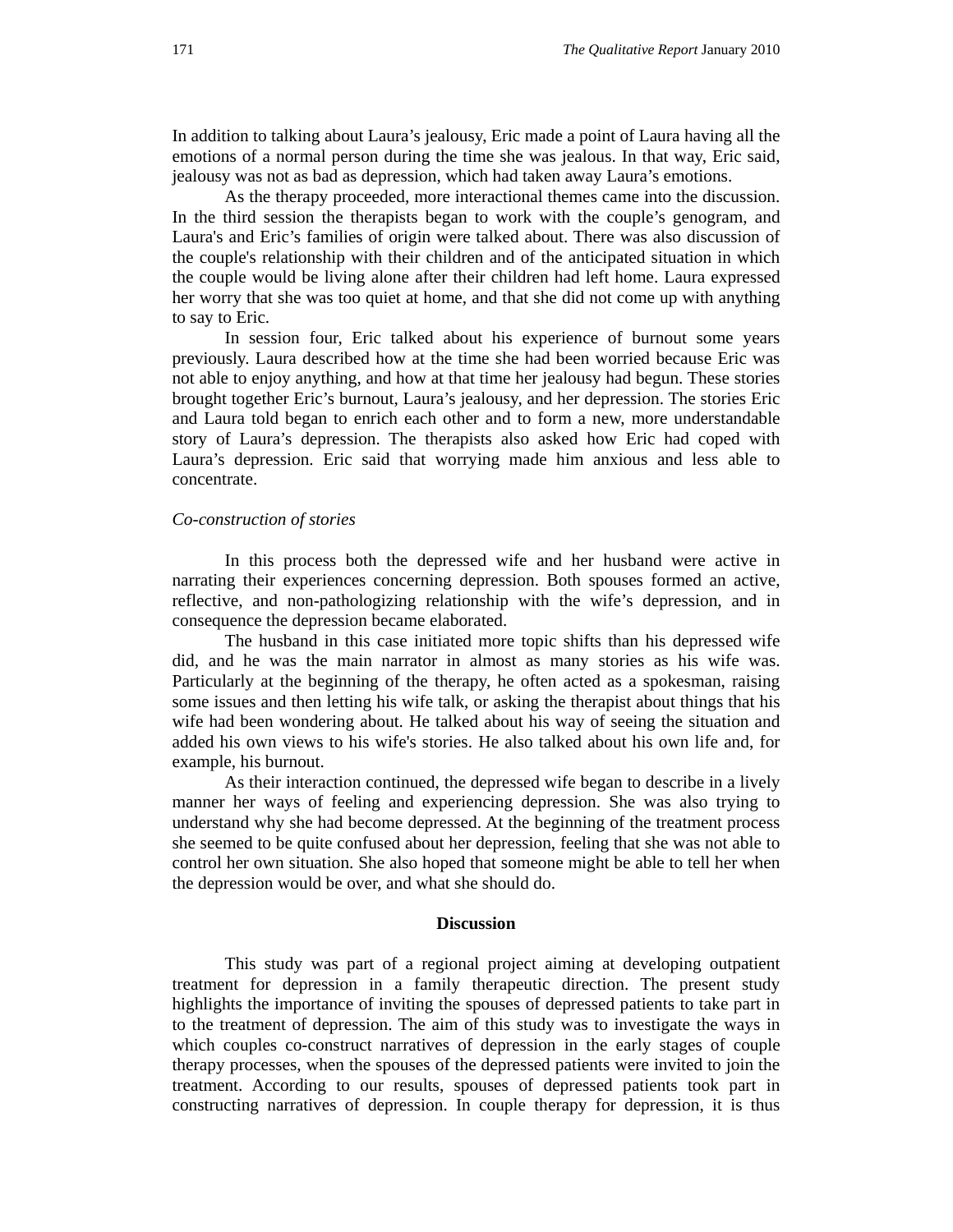crucial to focus not only (a) on the patient's individual narrative of depression, but also (b) on the depressed spouse's narrative as an interactive part of the non-depressed spouse's narrative, and (c) on the shared narrative created by the spouses together.

Being seriously depressed is a major challenge, both to the depressed person and to those close to him or her (Beach & Gupta, 2003; Cordova & Gee, 2001). In the couple therapies we studied, the spouse's participation seemed, as Cordova and Gee pointed out, either to support or to contradict the depressed spouse's narrative. This is a challenge to the therapists; how to find a suitable way to help in constructing a new narrative with each couple. Based on this study, we can give some ideas for therapists to use in their work.

If the depressed person's narrative is merely reinforced by his or her spouse's narrative, the therapists might choose to focus mostly on the depressed person's narrative and depression. Nevertheless, the involvement of the other spouse may still be useful. Going to therapy as a couple can help the non-depressed spouse to cope with the stressful situation he or she is in; it can strengthen the relationship between the spouses, and it can help the therapist see the interactional ways in which depression affects the couple's life and vice versa (Jones & Asen, 2000). It may even help the non-depressed spouse to create a new, helping narrative (e.g., the third alternative in our results). This way of working could be described as spouse-aided therapy for depression (Emanuels-Zuurveen & Emmelkamp, 1997) or as the use of healthy relationships to treat depression (Cordova & Gee, 2001). In the same way, Gillian and Cottone (2005) have pointed out that it may be useful to use couple therapy ways of working in situations where the marital relationship is functioning well.

 On the other hand, if the depressed person's narrative is challenged and contradicted by his or her spouse's narrative, couple therapy remains one recommended choice of treatment in such cases because of the connection between depression and marital problems (Beach et al., 1998; Beach & O'Leary, 1992). Couple therapy can both increase marital satisfaction and decrease depressive symptoms (Beach et al., 1998). This may sometimes be challenging, since one has to deal with both depression and marital problems at the same time, as pointed out by Gupta et al. (2003) and by Whisman and Uebelacker (2003).

 If the spouses' narratives enrich one another, both spouses have an active relationship with depression in their stories. The involvement of the non-depressed partner can bring new material to bear in the therapy process. While listening to his or her spouse, the depressed spouse might find new perspectives to his or her pessimistic view. In therapy, it is possible to co-construct a narrative of depression and to elaborate it together with the couple, thus helping both spouses gain a stronger sense of agency in their difficult situation (Holma & Aaltonen, 1998; White & Epston, 1990). Encouraging mutual support between the partners is an important element in couple therapy for depression (Kung, 2000).

#### **Strengths and Limitations of the Study**

The first author's double role as therapist and researcher has both strengths and limitations. One source of limitation is a deep involvement of the researcher in the treatment process and in the research material. The involvement may make it difficult, especially within psychotherapy research, where the issues can be affectladen even for the researcher. This can lead the researcher not to see the results clearly and there are risks of making biased observations and of drawing conclusions from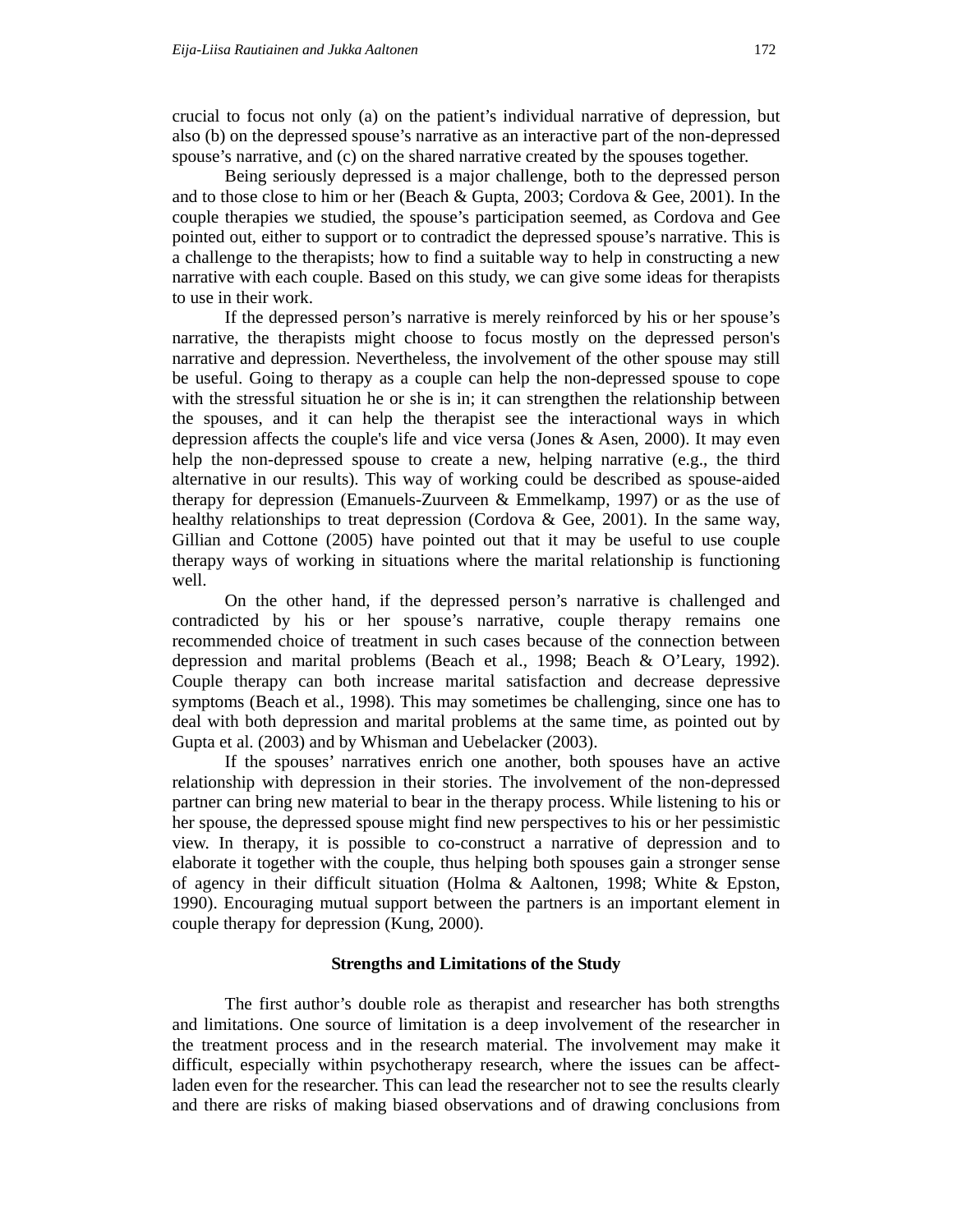other sources than the data. To avoid or estimate this limitation is difficult, because there is no independent external measure. The methods used in this study to avoid or to limit the biases included checking the results with the therapists and with the second author not involved in the treatment process but experienced in the field of psychotherapy and research. The strength of this way of doing research is that this can be seen as one way to approach the therapist's in-therapy experiences important for "progress research" emphasized by Pinsof and Wynne (2000).

#### **References**

- Beach, S. R. H. (Ed.). (2001). *Marital and family processes in depression: A scientific foundation for clinical practice.* Washington, DC: APA Books.
- Beach, S. R. H., Fincham, F., & Katz, J. (1998). Marital therapy in the treatment of depression: Toward a third generation of therapy and research. *Clinical Psychology Review*, *18*, 635-661.
- Beach, S. R. H., & Gupta, M. (2003). Depression. In D. K. Snyder & M. A. Whisman (Eds.), *Treating difficult couples: Helping clients with coexisting mental and relationship disorders* (pp. 88-113). New York: The Guilford Press.
- Beach, S. R. H., & O'Leary, K. D. (1992). Treating depression in the context of marital discord: Outcome and predictors of response for marital therapy versus cognitive therapy. *Behavior Therapy, 23*, 207-258.
- Cordova, J. V., & Gee, C. B. (2001). Couples therapy for depression: Using healthy relationships to treat depression. In S. R. H. Beach (Ed.), *Marital and family processes in depression: A scientific foundation for clinical practice* (pp. 185- 204). Washington, DC: APA Books.
- Coyne, J., & Benazon, N. (2001). Not agent blue: Effects of marital functioning on depression and implications for treatment. In S. R. H. Beach (Ed.), *Marital and family processes in depression: A scientific foundation for clinical practice* (pp. 25-44). Washington, DC: APA Books.
- Denton, W. H., & Burwell, S. R. (2006). Systemic couple intervention for depression in women. *Journal of Systemic Therapies, 25*(3), 43-57.
- Emanuels-Zuurveen, L., & Emmelkamp, P. M. (1996). Individual behavioralcognitive therapy vs. marital therapy for depression in maritally distressed couples. *British Journal of Psychiatry*, *169*, 181-188.
- Emanuels-Zuurveen, L., & Emmelkamp, P. M. (1997). Spouse-aided therapy with depressed patients. *Behavior Modification*, *21*, 62-77.
- Foley, S., Rounsaville, B., Weissman, M., Sholomskas, D., & Chevron, E. (1989). Individual versus conjoint interpersonal psychotherapy for depressed patients with marital disputes. *International Journal of Family Psychiatry, 10*, 29-42.
- Frey, L. R., Botan, C. H., Friedman, P. G., & Kreps, G.. L. (1992). *Interpreting communication research: Case study approach.* Englewood Cliffs, NJ: Prentice Hall.
- Gee, J. P. (1986). Units in the production of narrative discourse. *Discourse Processes, 9,* 391-422.
- Gee, J. P. (1991). A linguistic approach to narrative. *Journal of Narrative and Life History, 1,* 15-39.
- Gergen, K. (2006) *Therapeutic realities: Collaboration, oppression and relational flow*. Cleveland, OH: Taos Institute.
- Gillian, C. M., & Cottone, R. R. (2005). Couple or individual therapy for the treatment of depression? An update of the empirical literature. *American*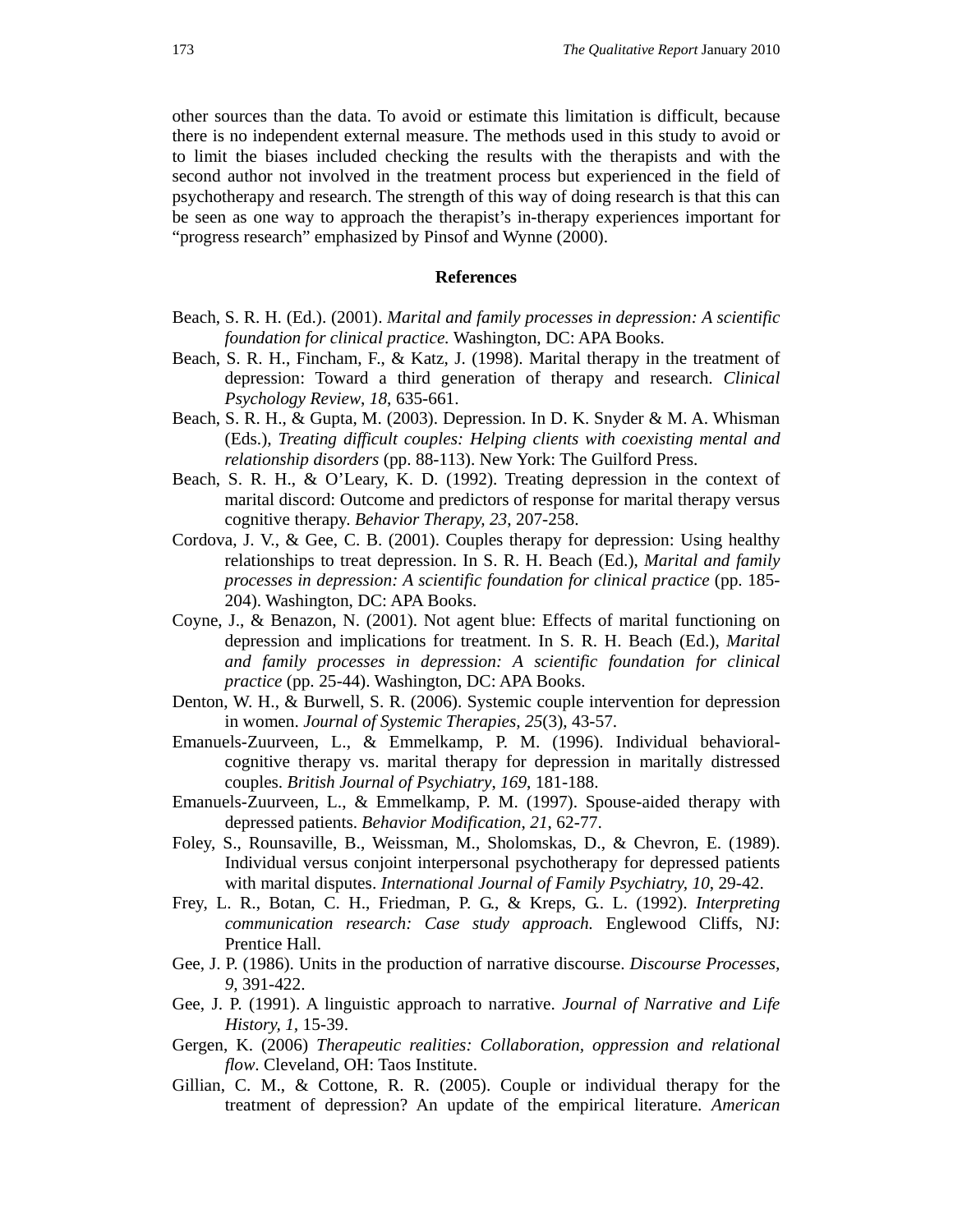*Journal of Family Therapy*, *33*, 265-272.

- Gupta, M., Coyne, J. C., & Beach, S. R. H. (2003). Couples treatment for major depression: Critique of the literature and suggestions for some different directions. *Journal of Family Therapy, 25*, 317-346.
- Holma, J., & Aaltonen, J. (1998). Narrative understanding in acute psychosis. *Contemporary Family Therapy*, *20*(3), 253-263.
- Jones, E., & Asen, E. (2000). *Systemic couple therapy and depression*. London: Karnac Books.
- Keitner, G., & Miller, W. (1990). Family functioning and major depression: An overview. *American Journal of Psychiatry*, *147*, 1128-1137.
- Kung, W. (2000). The intertwined relationship between depression and marital distress: Elements of marital therapy conductive to effective treatment outcome. *Journal of Marital and Family Therapy, 26,* 51-63.
- Kvale, S. (1996). *InterViews: An introduction to qualitative research interviewing*. London: Sage.
- Leff, J., Vearnals, S., Brewin, C., Wolff, G.., Alexander, B., Asen, E., et al. (2000). The London Depression Intervention Trial. Randomized controlled trial of antidepressants v. couple therapy in the treatment and maintenance of people with depression in living with a partner: Clinical outcome and costs. *British Journal of Psychiatry*, *177*, 95-100.
- Lewins, A., & Silver, C. (2007). *Using software in qualitative research: A step-by-step guide.* London: Sage.
- Lincoln, Y. S., & Guba, E. G. (1985). *Naturalistic inquiry*. Beverly Hills, CA: Sage.
- McLeod, J., & Balamoutsou, S. (1996). Representing narrative process in therapy: Qualitative analysis of a single case. *Counseling Psychology Quarterly, 9,* 61- 76.
- McLeod, J., & Balamoutsou, S. (2001). A method for qualitative narrative analysis of psychotherapy transcripts. In J. Frommer & D. L. Rennie (Eds.), *Qualitative psychotherapy research: Methods and methodology* (pp. 128-152). Lengerich, Germany: Pabst Science.
- Mead, D. E. (2002). Marital distress, co-occurring depression and marital therapy: A review. *Journal of Marital and Family Therapy*, *28*, 299-314.
- Moon, S. M., Dillon, D. R., & Sprenkle, D. H. (1990). Family therapy and qualitative research. *Journal of Marital and Family Therapy*, *16*, 357-373.
- Pinsof, W., & Wynne, L. (2000). Toward progress research: Closing the gap between family therapy practice and research. *Journal of Marital and Family Therapy*, *26*, 1-8.
- Riessman, C. K. (1993). *Narrative analysis.* Thousand Oaks, CA: Sage.
- Seikkula, J., & Trimble, D. (2005). Healing elements of therapeutic conversation: Dialogue as an embodiment of love. *Family Process, 44,* 461-475.
- Teichman, Y., Bar-el, Z., Shor, H., Sirota, P., & Elizur, A. (1995). A comparison of two modalities of cognitive therapy (individual and marital) in treating depression. *Psychiatry, 58*, 136-148.
- Whisman, M. A., & Uebelacker, L. A. (2003). Comorbidity of relationship distress and mental and physical health problems. In D. K. Snyder & M. A. Whisman (Eds.), *Treating difficult couples: Helping clients with coexisting mental and relationship disorders* (pp. 3-26). London: Guilford.
- White, M., & Epston, D. (1990). *Narrative means to therapeutic ends*. London: Norton.